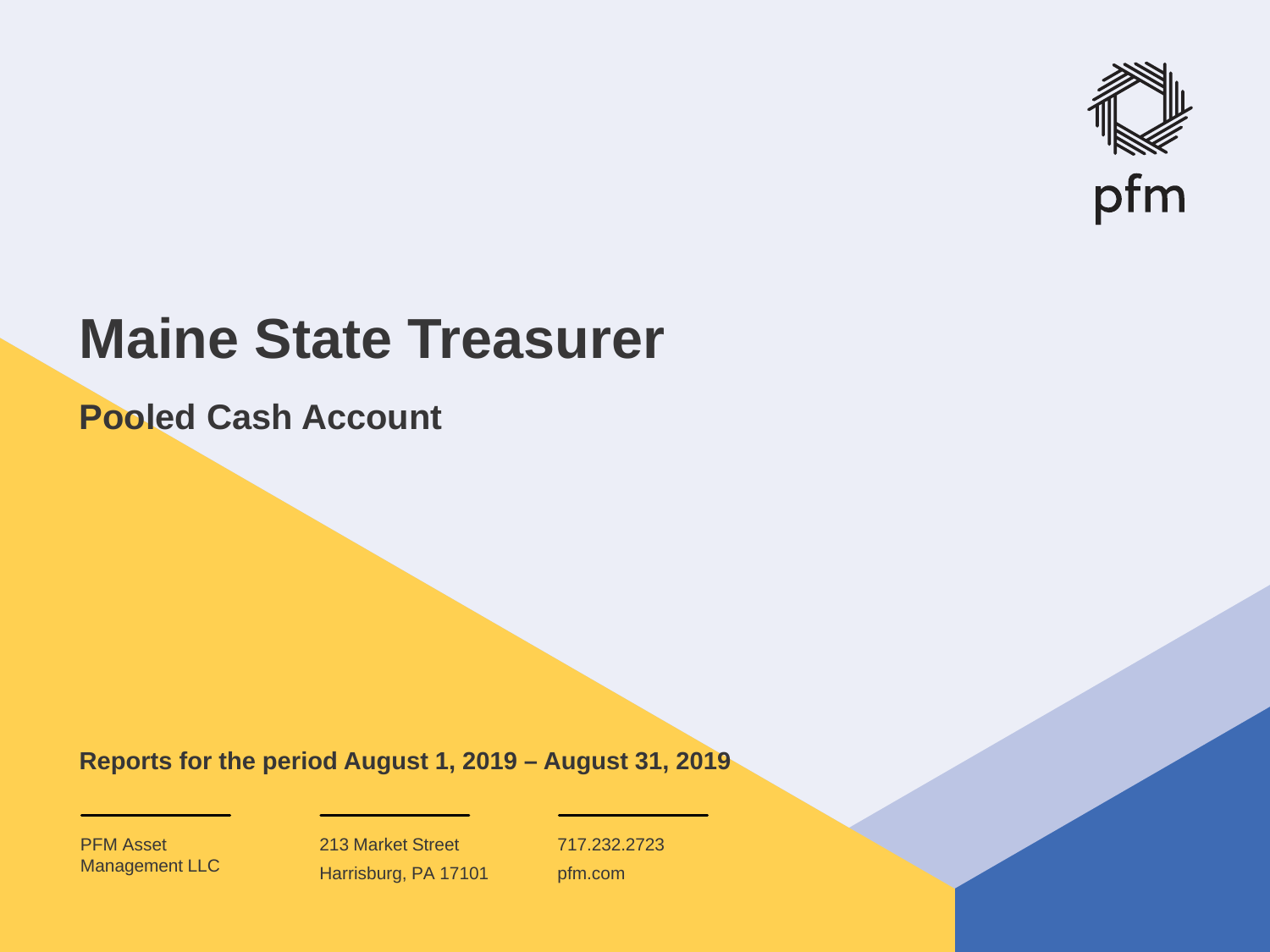#### **Maine State Treasurer Activity and Performance Summary For the Month Ending August 31, 2019**

|  | <b>Amortized Cost Basis Activity Summary</b> |  |  |
|--|----------------------------------------------|--|--|
|--|----------------------------------------------|--|--|

| <b>Beginning Amortized Cost Value</b>   |                | 1,725,948,924.63   |                                | <b>Interest Earned</b> |
|-----------------------------------------|----------------|--------------------|--------------------------------|------------------------|
| Additions                               |                |                    |                                |                        |
| Contributions                           | 0.00           |                    | <b>Current Holdings</b>        |                        |
| <b>Interest Received</b>                | 3,401,963.09   |                    | Cash and Equivalents           | 803,735.11             |
| <b>Accrued Interest Sold</b>            | 0.00           |                    | Repurchase Agreement           | 0.00                   |
| Gain on Sales                           | 0.00           |                    | <b>Certificates of Deposit</b> | 390,298.60             |
| <b>Total Additions</b>                  |                | 3,401,963.09       | <b>Commercial Paper</b>        | 0.00                   |
| Deductions                              |                |                    | U.S. Treasuries                | 427,813.50             |
| Withdrawals                             | 135,038,549.37 |                    | Federal Agency                 | 696,395.83             |
| <b>Accrued Interest Purchased</b>       | 277,085.59     |                    | Corporate                      | 47,091.04              |
| Loss on Sales                           | 0.00           |                    |                                |                        |
|                                         |                |                    | <b>Sales and Maturities</b>    |                        |
| <b>Total Deductions</b>                 |                | (135, 315, 634.96) | Repurchase Agreement           | 0.00                   |
| Accretion (Amortization) for the Period |                | 787,982.01         | <b>Commercial Paper</b>        | 0.00                   |
| <b>Ending Amortized Cost Value</b>      |                | 1,594,823,234.77   | <b>Certificates of Deposit</b> | 15,624.33              |
| <b>Ending Fair Value</b>                |                | 1,599,838,772.30   | U.S. Treasuries                | 52,989.13              |
| Unrealized Gain (Loss)                  |                | 5,015,537.53       | Federal Agency                 | 111,569.44             |
|                                         |                |                    |                                | $\sim$ $\sim$          |

|                                         | <b>Amortized Cost Basis Activity Summary</b> |                    | <b>Detail of Amortized Cost Basis Return</b> |                        |                                    |                            |                     |
|-----------------------------------------|----------------------------------------------|--------------------|----------------------------------------------|------------------------|------------------------------------|----------------------------|---------------------|
| <b>Beginning Amortized Cost Value</b>   |                                              | 1,725,948,924.63   |                                              | <b>Interest Earned</b> | <b>Accretion</b><br>(Amortization) | <b>Realized Gain(Loss)</b> | <b>Total Income</b> |
| Additions                               |                                              |                    |                                              |                        |                                    |                            |                     |
| Contributions                           | 0.00                                         |                    | <b>Current Holdings</b>                      |                        |                                    |                            |                     |
| <b>Interest Received</b>                | 3,401,963.09                                 |                    | Cash and Equivalents                         | 803.735.11             | 0.00                               | 0.00                       | 803,735.11          |
| <b>Accrued Interest Sold</b>            | 0.00                                         |                    | Repurchase Agreement                         | 0.00                   | 0.00                               | 0.00                       | 0.00                |
| Gain on Sales                           | 0.00                                         |                    | <b>Certificates of Deposit</b>               | 390,298.60             | 0.00                               | 0.00                       | 390,298.60          |
| <b>Total Additions</b>                  |                                              | 3,401,963.09       | <b>Commercial Paper</b>                      | 0.00                   | 476,552.06                         | 0.00                       | 476,552.06          |
| Deductions                              |                                              |                    | U.S. Treasuries                              | 427,813.50             | 208,692.30                         | 0.00                       | 636,505.80          |
| Withdrawals                             | 135,038,549.37                               |                    | <b>Federal Agency</b>                        | 696,395.83             | 23,409.38                          | 0.00                       | 719,805.21          |
| <b>Accrued Interest Purchased</b>       | 277,085.59                                   |                    | Corporate                                    | 47.091.04              | 4,618.85                           | 0.00                       | 51,709.89           |
| Loss on Sales                           | 0.00                                         |                    |                                              |                        |                                    |                            |                     |
|                                         |                                              |                    | <b>Sales and Maturities</b>                  |                        |                                    |                            |                     |
| <b>Total Deductions</b>                 |                                              | (135, 315, 634.96) | Repurchase Agreement                         | 0.00                   | 0.00                               | 0.00                       | 0.00                |
| Accretion (Amortization) for the Period |                                              | 787,982.01         | <b>Commercial Paper</b>                      | 0.00                   | 42,108.62                          | 0.00                       | 42,108.62           |
| <b>Ending Amortized Cost Value</b>      |                                              | 1,594,823,234.77   | <b>Certificates of Deposit</b>               | 15,624.33              | 0.00                               | 0.00                       | 15,624.33           |
| Ending Fair Value                       |                                              | 1,599,838,772.30   | U.S. Treasuries                              | 52,989.13              | 30,140.85                          | 0.00                       | 83,129.98           |
| Unrealized Gain (Loss)                  |                                              | 5,015,537.53       | Federal Agency                               | 111,569.44             | 2,459.95                           | 0.00                       | 114,029.39          |
|                                         |                                              |                    | Corporate                                    | 0.00                   | 0.00                               | 0.00                       | 0.00                |
|                                         |                                              |                    | <b>Total</b>                                 | 2,545,516.97           | 787,982.01                         | 0.00                       | 3,333,498.98        |

#### **Annualized Comparative Rates of Return Summary of Amortized Cost Basis Return for the Period**

|                | <b>Twelve</b>         | Six                   |               |
|----------------|-----------------------|-----------------------|---------------|
|                | <b>Month Trailing</b> | <b>Month Trailing</b> | For the Month |
| Fed Funds      | 2.39%                 | 2.46%                 | 2.25%         |
| Overnight Repo | 2.46%                 | 2.52%                 | 2.42%         |
| 3 Month T-Bill | 2.30%                 | 2.26%                 | 1.97%         |
| 6 Month T-Bill | 2.36%                 | 2.25%                 | 1.92%         |
| 1 Year T-Note  | 2.40%                 | 2.20%                 | 1.82%         |
| 2 Year T-Note  | 2.37%                 | 2.04%                 | 1.58%         |
| 5 Year T-Note  | 2.38%                 | 2.01%                 | 1.49%         |
|                |                       |                       |               |
|                |                       |                       |               |

|                  | <b>Twelve</b>         | Six                   |               |                                             | <b>Total Portfolio</b> | <b>Excluding Cash</b><br><b>Equivalents</b> |
|------------------|-----------------------|-----------------------|---------------|---------------------------------------------|------------------------|---------------------------------------------|
|                  | <b>Month Trailing</b> | <b>Month Trailing</b> | For the Month | Interest Earned                             | 2.545.516.97           | 1,741,781.86                                |
| <b>Fed Funds</b> | 2.39%                 | 2.46%                 | 2.25%         | Accretion (Amortization)                    | 787.982.01             | 787,982.01                                  |
| Overnight Repo   | 2.46%                 | 2.52%                 | 2.42%         | Realized Gain (Loss) on Sales               | 0.00                   | 0.00                                        |
| 3 Month T-Bill   | 2.30%                 | 2.26%                 | 1.97%         | Total Income on Portfolio                   | 3,333,498.98           | 2,529,763.87                                |
| 6 Month T-Bill   | 2.36%                 | 2.25%                 | 1.92%         | Average Daily Historical Cost               | 1,704,335,465.73       | 1,264,464,497.99                            |
| 1 Year T-Note    | 2.40%                 | 2.20%                 | 1.82%         | <b>Annualized Return</b>                    | 2.30%                  | 2.36%                                       |
| 2 Year T-Note    | 2.37%                 | 2.04%                 | 1.58%         | Annualized Return Fiscal Year to Date       | 2.35%                  | 2.38%                                       |
| 5 Year T-Note    | 2.38%                 | 2.01%                 | 1.49%         | <b>Investment Advisory Fees</b>             | 16,358.45              | n/al                                        |
|                  |                       |                       |               | Annualized Return (net of fees)             | 2.29%                  | n/a                                         |
|                  |                       |                       |               | Weighted Average Effective Duration in Days | 299                    | 389                                         |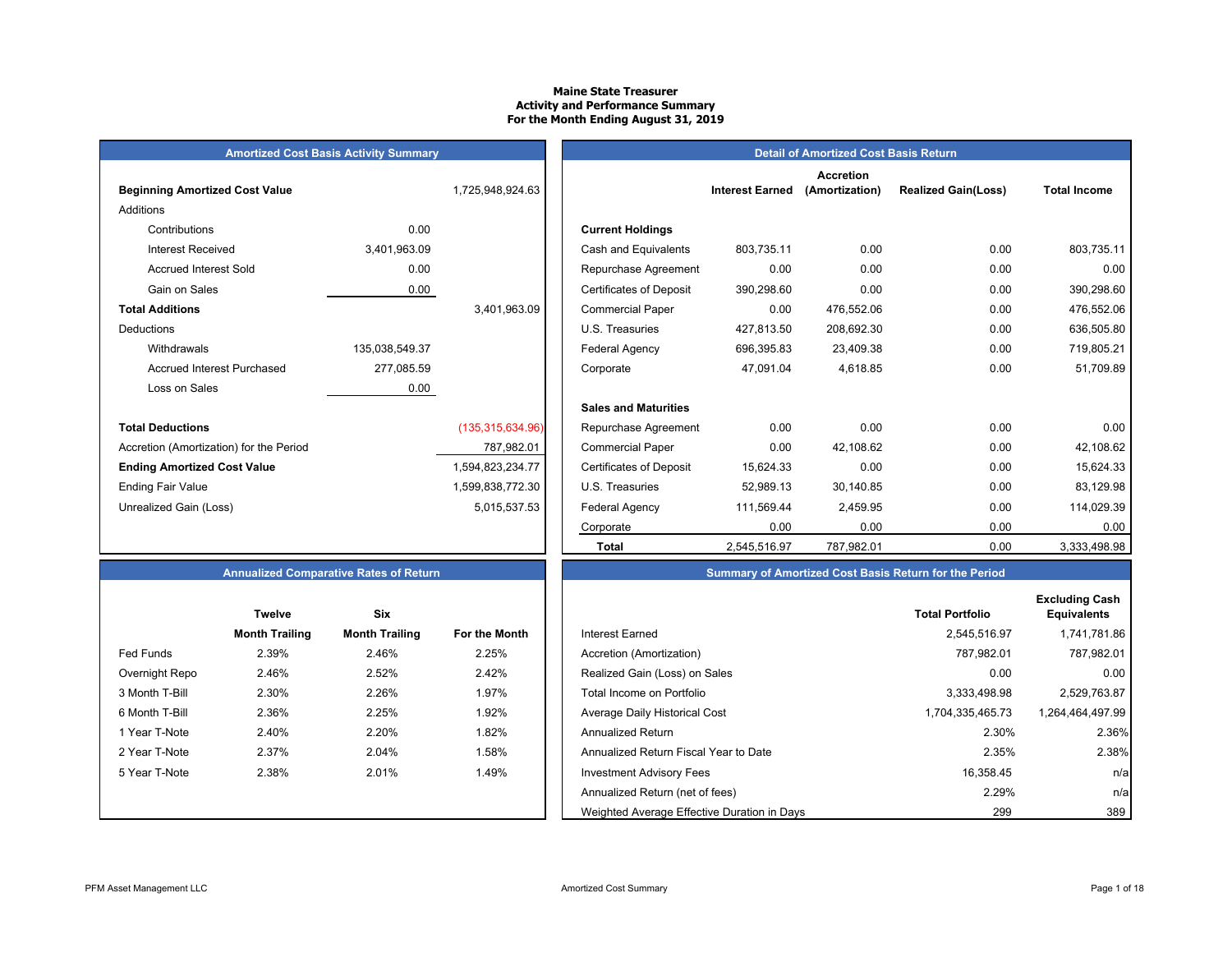#### **Maine State TreasurerActivity and Performance Summary For the Month Ending August 31, 2019**

#### **Detail of Fair Value Basis Return**

| <b>Beginning Fair Value</b>         |                | 1,728,012,410.93   |                                |
|-------------------------------------|----------------|--------------------|--------------------------------|
| Additions                           |                |                    |                                |
| Contributions                       | 0.00           |                    | <b>Current Holdings</b>        |
| Interest Received                   | 3,401,963.09   |                    | Cash and Equivalents           |
| <b>Accrued Interest Sold</b>        | 0.00           |                    | Repurchase Agreeme             |
| <b>Total Additions</b>              |                | 3,401,963.09       | <b>Certificates of Deposit</b> |
|                                     |                |                    | <b>Commercial Paper</b>        |
| Deductions                          |                |                    | U.S. Treasuries                |
| Withdrawals                         | 135,038,549.37 |                    | Federal Agency                 |
| Accrued Interest Purchased          | 277,085.59     |                    | Corporate                      |
|                                     |                |                    |                                |
| <b>Total Deductions</b>             |                | (135, 315, 634.96) | <b>Sales and Maturities</b>    |
|                                     |                |                    | Repurchase Agreeme             |
| Change in Fair Value for the Period |                | 3,740,033.24       | <b>Commercial Paper</b>        |
| <b>Ending Fair Value</b>            |                | 1,599,838,772.30   | <b>Certificates of Deposit</b> |

**Fair Value Basis Activity Summary**

| Beginning Fair Value                |                | 1,728,012,410.93   |                                | <b>Interest Earned</b> | <b>Change in Fair Value</b> | <b>Total Income</b> |  |
|-------------------------------------|----------------|--------------------|--------------------------------|------------------------|-----------------------------|---------------------|--|
| Additions                           |                |                    |                                |                        |                             |                     |  |
| Contributions                       | 0.00           |                    | <b>Current Holdings</b>        |                        |                             |                     |  |
| <b>Interest Received</b>            | 3,401,963.09   |                    | Cash and Equivalents           | 803,735.11             | 0.00                        | 803,735.11          |  |
| <b>Accrued Interest Sold</b>        | 0.00           |                    | Repurchase Agreement           | 0.00                   | 0.00                        | 0.00                |  |
| Total Additions                     |                | 3,401,963.09       | <b>Certificates of Deposit</b> | 390,298.60             | 0.00                        | 390,298.60          |  |
|                                     |                |                    | <b>Commercial Paper</b>        | 0.00                   | 478,395.50                  | 478,395.50          |  |
| Deductions                          |                |                    | U.S. Treasuries                | 427,813.50             | 1,282,853.37                | 1,710,666.87        |  |
| Withdrawals                         | 135,038,549.37 |                    | Federal Agency                 | 696,395.83             | 1,741,408.00                | 2,437,803.83        |  |
| Accrued Interest Purchased          | 277,085.59     |                    | Corporate                      | 47,091.04              | 154,102.37                  | 201,193.41          |  |
| <b>Total Deductions</b>             |                | (135, 315, 634.96) | <b>Sales and Maturities</b>    |                        |                             |                     |  |
|                                     |                |                    | Repurchase Agreements          | 0.00                   | 0.00                        | 0.00                |  |
| Change in Fair Value for the Period |                | 3,740,033.24       | <b>Commercial Paper</b>        | 0.00                   | 39,484.00                   | 39,484.00           |  |
| <b>Ending Fair Value</b>            |                | 1,599,838,772.30   | <b>Certificates of Deposit</b> | 15,624.33              | 0.00                        | 15,624.33           |  |
|                                     |                |                    | U.S. Treasuries                | 52,989.13              | 18,240.00                   | 71,229.13           |  |
|                                     |                |                    | Federal Agency                 | 111,569.44             | 25,550.00                   | 137,119.44          |  |
|                                     |                |                    | Corporate                      | 0.00                   | 0.00                        | 0.00                |  |
|                                     |                |                    | Total                          | 2,545,516.97           | 3,740,033.24                | 6,285,550.21        |  |

#### **Annualized Comparative Rates of Return**

|                | Twelve                | Six                   |                      |
|----------------|-----------------------|-----------------------|----------------------|
|                | <b>Month Trailing</b> | <b>Month Trailing</b> | <b>For the Month</b> |
| Fed Funds      | 2.39%                 | 2.46%                 | 2.25%                |
| Overnight Repo | 2.46%                 | 2.52%                 | 2.42%                |
| 3 Month T-Bill | 2.36%                 | 2.51%                 | 2.44%                |
| 6 Month T-Bill | 2.61%                 | 2.86%                 | 3.15%                |
| 1 Year T-Note  | 3.07%                 | 3.48%                 | 4.55%                |
| 2 Year T-Note  | 4.38%                 | 5.66%                 | 10.26%               |
| 5 Year T-Note  | 9.08%                 | 13.18%                | 30.15%               |
|                |                       |                       |                      |
|                |                       |                       |                      |

|                  | <b>Twelve</b>         | <b>Six</b>            |               |                                             | <b>Total Portfolio</b> | <b>Excluding Cash</b><br><b>Equivalents</b> |
|------------------|-----------------------|-----------------------|---------------|---------------------------------------------|------------------------|---------------------------------------------|
|                  | <b>Month Trailing</b> | <b>Month Trailing</b> | For the Month | Interest Earned                             | 2,545,516.97           | 1,741,781.86                                |
| <b>Fed Funds</b> | 2.39%                 | 2.46%                 | 2.25%         | Change in Fair Value                        | 3,740,033.24           | 3,740,033.24                                |
| Overnight Repo   | 2.46%                 | 2.52%                 | 2.42%         | Total Income on Portfolio                   | 6.285.550.21           | 5,481,815.10                                |
| 3 Month T-Bill   | 2.36%                 | 2.51%                 | 2.44%         | Average Daily Historical Cost               | 1,704,335,465.73       | 1,264,464,497.99                            |
| 6 Month T-Bill   | 2.61%                 | 2.86%                 | 3.15%         | <b>Annualized Return</b>                    | 4.34%                  | 5.10%                                       |
| 1 Year T-Note    | 3.07%                 | 3.48%                 | 4.55%         | Annualized Return Fiscal Year to Date       | 3.13%                  | 3.43%                                       |
| 2 Year T-Note    | 4.38%                 | 5.66%                 | 10.26%        | Weighted Average Effective Duration in Days | 299                    | 389                                         |
| 5 Year T-Note    | 9.08%                 | 13.18%                | 30.15%        |                                             |                        |                                             |
|                  |                       |                       |               |                                             |                        |                                             |

**Summary of Fair Value Basis Return for the Period**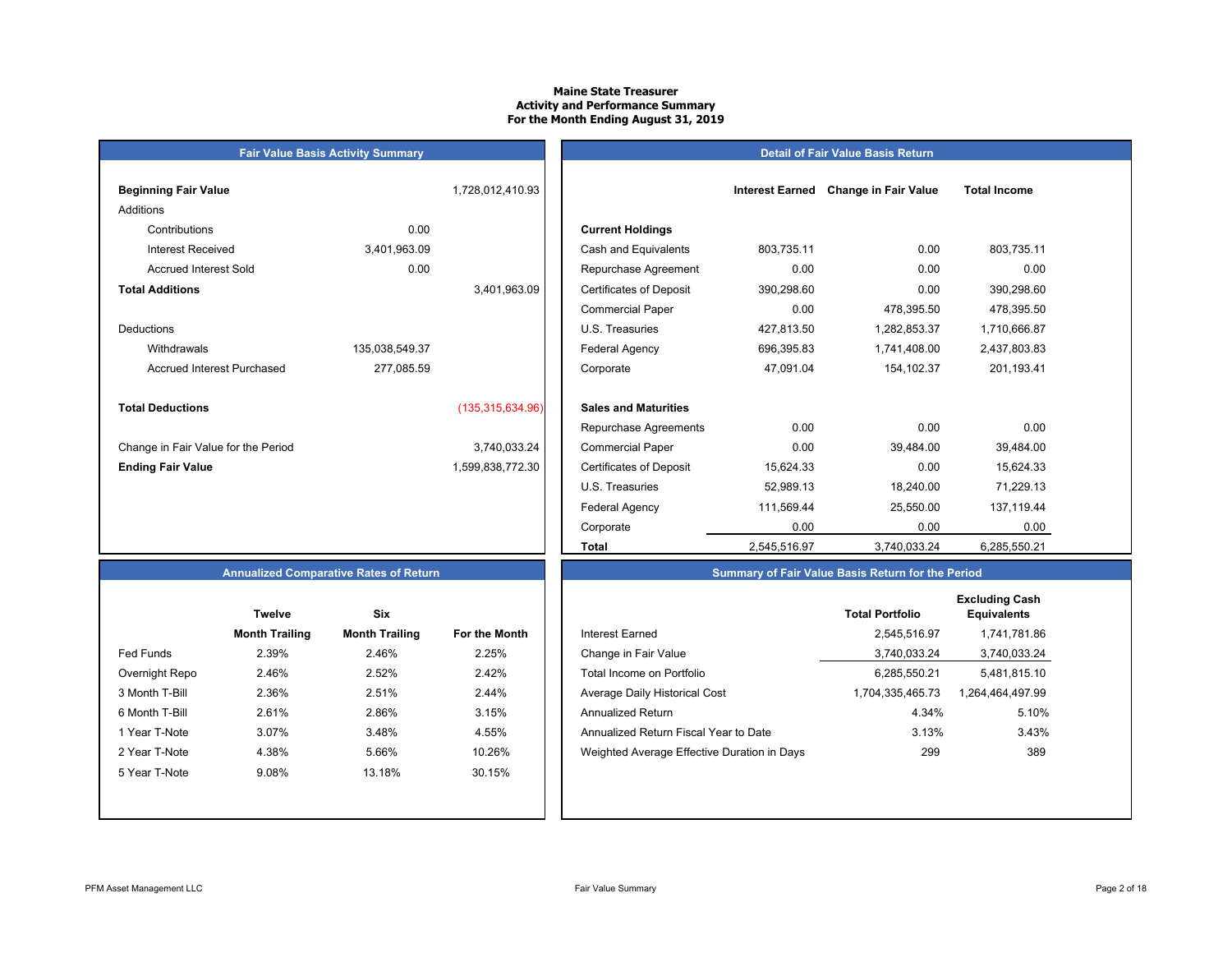#### **Maine State Treasurer Investments - By Security Type As of August 31, 2019**

|                                |                  |                   |                  |                     |                           | Weighted<br>Average             | Weighted<br>Average<br><b>Effective</b> |                     | Weighted         |
|--------------------------------|------------------|-------------------|------------------|---------------------|---------------------------|---------------------------------|-----------------------------------------|---------------------|------------------|
| <b>Security Type</b>           | Original<br>Cost | Amortized<br>Cost | Fair<br>Value    | Accrued<br>Interest | Unrealized<br>Gain (Loss) | <b>Final Maturity</b><br>(Days) | <b>Duration</b><br>(Years)              | Asset<br>Allocation | Average<br>Yield |
| Cash and Cash Equivalents      | 371,000,000.00   | 371,000,000.00    | 371,000,000.00   | 803.731.97          | 0.00                      |                                 | 0.00                                    | 23.2%               | 2.16%            |
| Repurchase Agreements          | 0.00             | 0.00              | 0.00             | 0.00                | 0.00                      |                                 |                                         | 0.0%                |                  |
| <b>Commercial Paper</b>        | 210,287,606.53   | 212,684,394.25    | 212,934,131.00   | 0.00                | 249,736.75                | 87                              | 0.24                                    | 13.3%               | 2.63%            |
| <b>Certificates of Deposit</b> | 180.000.000.00   | 180.000.000.00    | 180,000,000.00   | 1,579,666.66        | 0.00                      | 450                             | 1.21                                    | 11.3%               | 2.52%            |
| U.S. Treasuries                | 377,564,179.71   | 379,619,045.18    | 381,000,671.50   | 1,158,437.19        | 1,381,626.32              | 496                             | 1.32                                    | 23.8%               | 2.21%            |
| U.S. Instrumentality           | 424.417.400.00   | 424,800,058.45    | 427.801.243.00   | 2,761,145.14        | 3,001,184.55              | 600                             | 1.15                                    | 26.7%               | 2.18%            |
| Corporate                      | 26,719,792.85    | 26,719,736.89     | 27,102,726.80    | 200,781.85          | 382,989.91                | 638                             | 1.68                                    | 1.7%                | 2.33%            |
| Total                          | 1,589,988,979.09 | 1,594,823,234.77  | 1,599,838,772.30 | 6,503,762.81        | 5,015,537.53              | 352                             | 0.82                                    | 100.0%              | 2.28%            |

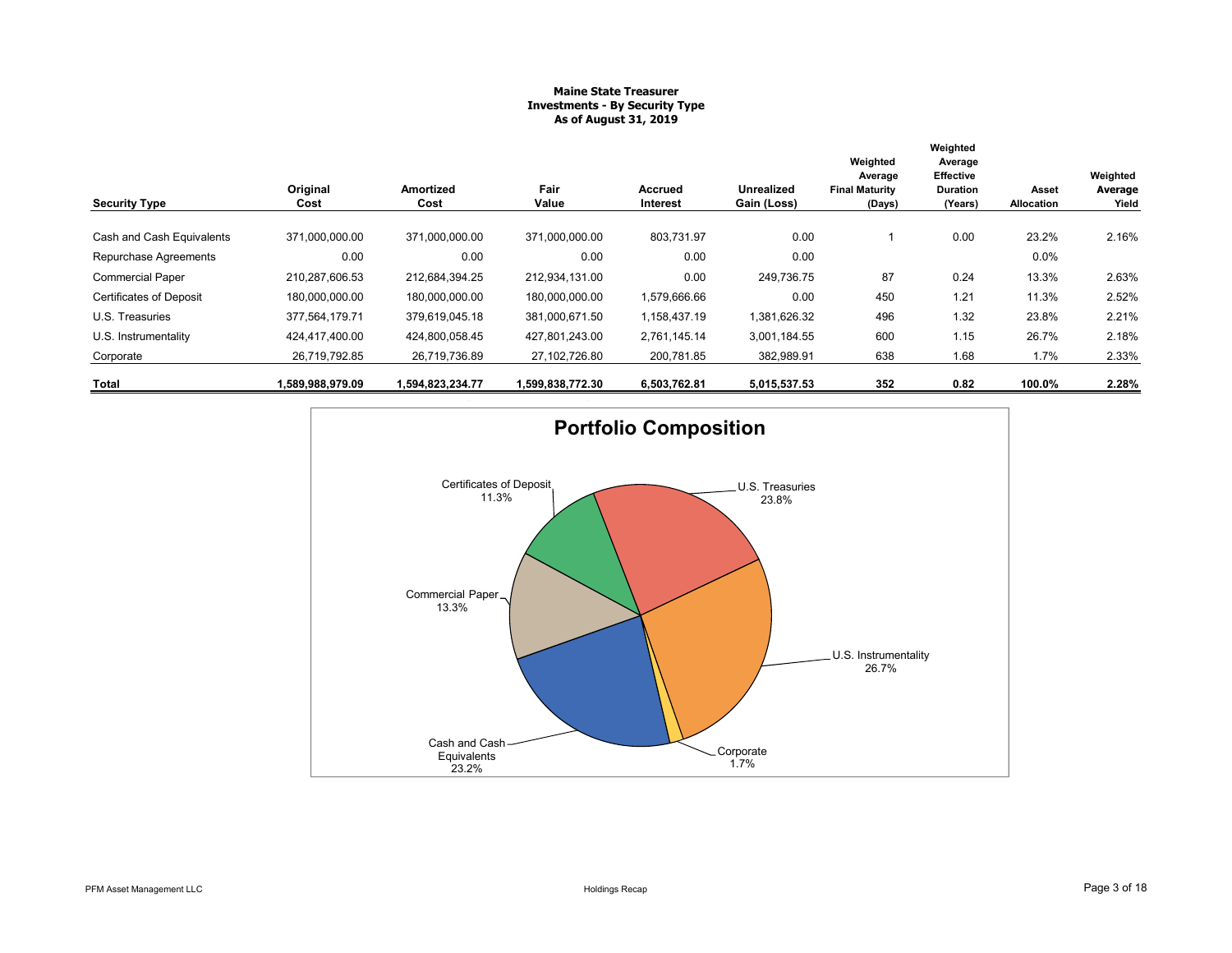#### **Maine State Treasurer Investments - By Maturity As of August 31, 2019**

| <b>Maturity Distribution</b> | <b>Original Cost</b><br><b>August 31, 2019</b> | Percentage | <b>Original Cost</b><br>July 31, 2019 |
|------------------------------|------------------------------------------------|------------|---------------------------------------|
|                              |                                                |            |                                       |
| Overnight                    | 371,000,000.00                                 | 23.3%      | 417,000,000.00                        |
| Under 90 Days                | 265,943,388.35                                 | 16.7%      | 421,845,309.84                        |
| 90 to 180 Days               | 278,561,627.57                                 | 17.5%      | 293,200,561.95                        |
| 180 Days to 1 Year           | 79,793,900.00                                  | 5.0%       | 89,832,700.00                         |
| 1 to 2 Years                 | 239,616,109.38                                 | 15.1%      | 174,851,656.25                        |
| 2 to 3 Years                 | 355,073,953.79                                 | 22.3%      | 323,749,328.79                        |
| Over 3 Years                 | ٠                                              | 0.0%       | -                                     |
| Totals \$                    | 1,589,988,979.09                               | 100.0%     | 1,720,479,556.83                      |

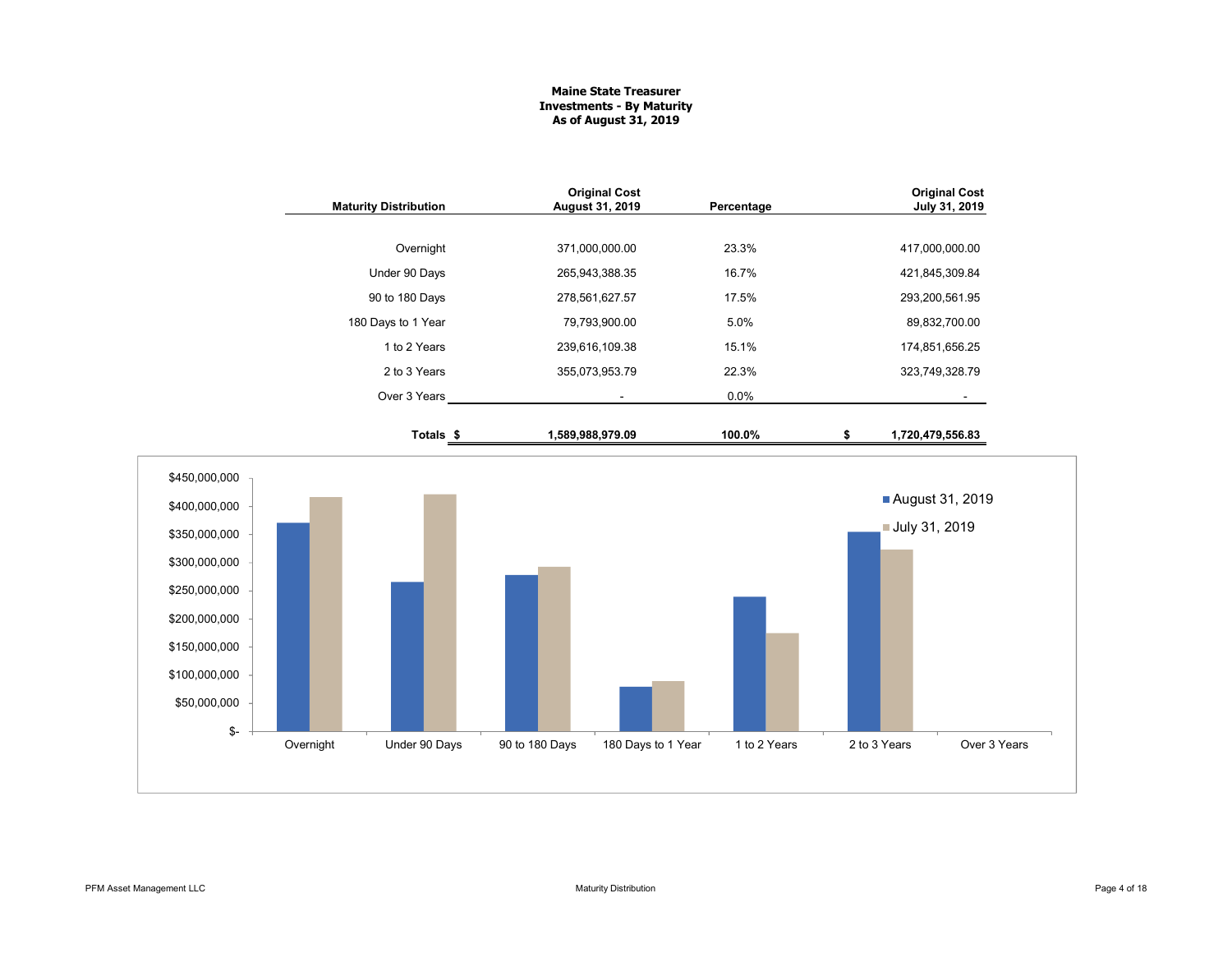|                                    |                                |                                          | <b>MATURITY</b> |                | <b>ORIGINAL</b>        | COST/ACCRUED AMORTIZED COST/ | <b>FAIR</b><br>ACCRETION VALUE/CHANGE IN UNREALIZED GAIN |        |              |                                    | <b>INTEREST</b> | <b>TOTAL</b><br><b>ACCRUED</b> | %                   |       |
|------------------------------------|--------------------------------|------------------------------------------|-----------------|----------------|------------------------|------------------------------|----------------------------------------------------------|--------|--------------|------------------------------------|-----------------|--------------------------------|---------------------|-------|
| <b>DESCRIPTION</b>                 | <b>PURCHASE</b><br><b>DATE</b> | <b>COUPON DATE / CALL</b><br><b>RATE</b> | <b>DATE</b>     | PAR VALUE      | <b>INTEREST</b>        | PURCHASE (AMORTIZATION)      | <b>FAIR VALUE</b>                                        | (LOSS) | AI PURCHASED | <b>INTEREST</b><br><b>RECEIVED</b> | <b>EARNED</b>   |                                | INTEREST ALLOCATION | YIELD |
| <b>CASH AND EQUIVALENTS</b>        |                                |                                          |                 |                |                        |                              |                                                          |        |              |                                    |                 |                                |                     |       |
| <b>BAR HARBOR BANK &amp; TRUST</b> | 08/31/19                       | 2.150 V                                  |                 | 34,000,000.00  | 34,000,000.00<br>0.00  | 34,000,000.00<br>0.00        | 34,000,000.00<br>0.00                                    | 0.00   | 0.00         | 12,686.30                          | 77,451.48       | 77,451.48                      | 2.13%               | 2.150 |
| <b>CITIZENS BANK</b>               | 08/31/19                       | 2.150 V                                  |                 | 33,000,000.00  | 33,000,000.00<br>0.00  | 33,000,000.00<br>0.00        | 33,000,000.00<br>0.00                                    | 0.00   | 0.00         | 96,302.91                          | 58,963.00       | 58,963.00                      | 2.06%               | 2.150 |
| <b>BANGOR SAVINGS BANK NOW</b>     | 08/31/19                       | 2.100 V                                  |                 | 0.00           | 0.00<br>0.00           | 0.00<br>0.00                 | 0.00<br>0.00                                             | 0.00   | 0.00         | 43,567.12                          | 16,547.95       | 16,547.95                      | 0.00%               | 2.100 |
| <b>TD BANK</b>                     | 08/31/19                       | 2.160 V                                  |                 | 206.000.000.00 | 206.000.000.00<br>0.00 | 206.000.000.00<br>0.00       | 206.000.000.00<br>0.00                                   | 0.00   | 0.00         | 441.775.34                         | 363,571.51      | 363.571.51                     | 12.88%              | 2.160 |
| ANDROSCOGGIN BANK                  | 08/31/19                       | 2.150 V                                  |                 | 25,000,000.00  | 25,000,000.00<br>0.00  | 25.000.000.00<br>0.00        | 25.000.000.00<br>0.00                                    | 0.00   | 0.00         | 53.944.66                          | 44,623.29       | 44,623.29                      | 1.56%               | 2.150 |
| <b>BATH SAVINGS</b>                | 08/31/19                       | 2.160 V                                  |                 | 14,000,000.00  | 14.000.000.00<br>0.00  | 14.000.000.00<br>0.00        | 14.000.000.00<br>0.00                                    | 0.00   | 0.00         | 29.115.65                          | 24,854.79       | 24,854.79                      | 0.88%               | 2.160 |
| <b>CAMDEN NATIONAL BANK</b>        | 08/31/19                       | 2.150 V                                  |                 | 34,000,000.00  | 34,000,000.00<br>0.00  | 34,000,000.00<br>0.00        | 34,000,000.00<br>0.00                                    | 0.00   | 0.00         | 85,230.64                          | 120,470.14      | 120,470.14                     | 2.13%               | 2.150 |
| <b>FIRST NATIONAL</b>              | 08/31/19                       | 2.150 V                                  |                 | 25,000,000.00  | 25,000,000.00<br>0.00  | 25,000,000.00<br>0.00        | 25,000,000.00<br>0.00                                    | 0.00   | 0.00         | 50,171.23                          | 45,897.26       | 45,897.26                      | 1.56%               | 2.150 |
| MISCELLAENOUS INCOME               | 08/31/19                       | 0.000V                                   |                 | 0.00           | 0.00<br>0.00           | 0.00<br>0.00                 | 0.00<br>0.00                                             | 0.00   | 0.00         | 3.14                               | 3.14            | 0.00                           | 0.00%               | 0.000 |
| <b>TOTAL</b>                       |                                |                                          |                 | 371,000,000.00 | 371,000,000.00<br>0.00 | 371,000,000.00<br>0.00       | 371,000,000.00<br>0.00                                   | 0.00   | 0.00         | 825,390.60                         | 803,735.11      | 803,731.97                     | 23.19%              | 2.156 |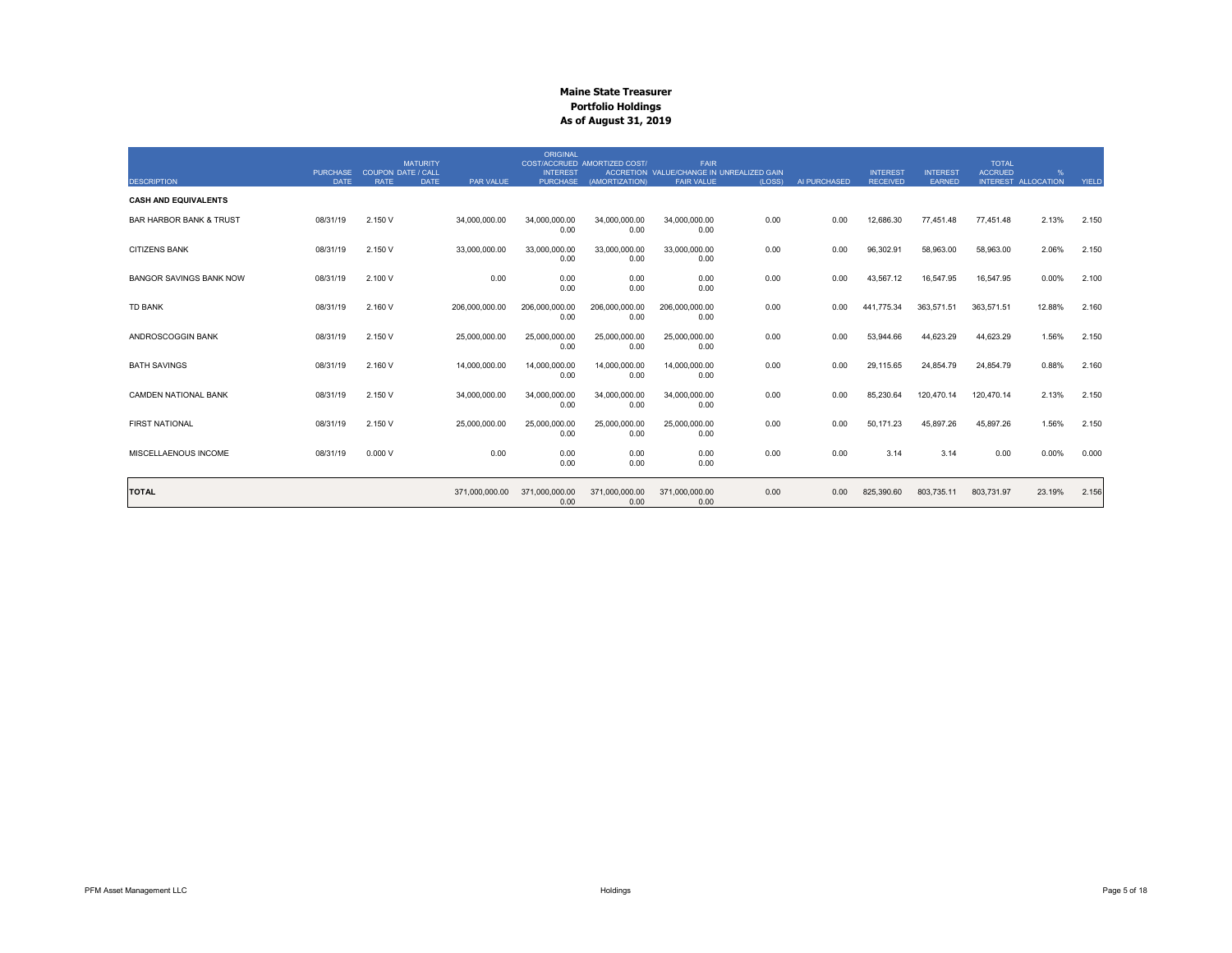|                                                  | <b>PURCHASE</b> |             | <b>MATURITY</b><br><b>COUPON DATE / CALL</b> |                | <b>ORIGINAL</b><br><b>INTEREST</b> | COST/ACCRUED AMORTIZED COST/ | <b>FAIR</b><br>ACCRETION VALUE/CHANGE IN UNREALIZED GAIN |            |              | <b>INTEREST</b> | <b>INTEREST</b> | <b>TOTAL</b><br><b>ACCRUED</b> | %                   |       |
|--------------------------------------------------|-----------------|-------------|----------------------------------------------|----------------|------------------------------------|------------------------------|----------------------------------------------------------|------------|--------------|-----------------|-----------------|--------------------------------|---------------------|-------|
| <b>DESCRIPTION</b>                               | <b>DATE</b>     | <b>RATE</b> | <b>DATE</b>                                  | PAR VALUE      | <b>PURCHASE</b>                    | (AMORTIZATION)               | <b>FAIR VALUE</b>                                        | (LOSS)     | AI PURCHASED | <b>RECEIVED</b> | <b>EARNED</b>   |                                | INTEREST ALLOCATION | YIELD |
| <b>COMMERCIAL PAPER</b>                          |                 |             |                                              |                |                                    |                              |                                                          |            |              |                 |                 |                                |                     |       |
| DEXIA CREDIT LOCAL SA NY COMM PAPER<br>25214PNF6 | 01/08/19        | 0.000       | 09/05/19                                     | 25.000.000.00  | 24.541.666.67<br>0.00              | 24.992.361.00<br>59,201.25   | 24.990.700.00<br>46,700.00                               | (1,661.00) | 0.00         | 0.00            | 0.00            | 0.00                           | 1.56%               | 2.801 |
| MUFG BANK LTD/NY COMM PAPER<br>62479MWP4         | 03/01/19        | 0.000       | 09/23/19                                     | 17,000,000.00  | 16.744.159.44<br>0.00              | 16.972.677.26<br>38,500.41   | 16.976.319.00<br>34,204.00                               | 3.641.74   | 0.00         | 0.00            | 0.00            | 0.00                           | 1.06%               | 2.670 |
| NATIXIS NY BRANCH COMM PAPER<br>63873KWW3        | 04/26/19        | 0.000       | 09/30/19                                     | 8,500,000.00   | 8,406,214.31<br>0.00               | 8,482,676.49<br>18,518.18    | 8,484,555.50<br>15,954.50                                | 1.879.01   | 0.00         | 0.00            | 0.00            | 0.00                           | 0.53%               | 2.558 |
| BNP PARIBAS NY BRANCH COMM PAPER<br>09659CX78    | 03/01/19        | 0.000       | 10/07/19                                     | 17,000,000.00  | 16,731,966.67<br>0.00              | 16,956,140.00<br>37,768.39   | 16,962,141.00<br>34,680.00                               | 6,001.00   | 0.00         | 0.00            | 0.00            | 0.00                           | 1.06%               | 2.621 |
| BNP PARIBAS NY BRANCH COMM PAPER<br>09659CX78    | 04/10/19        | 0.000       | 10/07/19                                     | 23,000,000.00  | 22,707,900.00<br>0.00              | 22,941,580.00<br>50,306.06   | 22,948,779.00<br>46,920.00                               | 7,199.00   | 0.00         | 0.00            | 0.00            | 0.00                           | 1.43%               | 2.573 |
| MUFG BANK LTD/NY COMM PAPER<br>62479MZL0         | 03/25/19        | 0.000       | 12/20/19                                     | 25,000,000.00  | 24,508,750.00<br>0.00              | 24,799,861.00<br>56,402.75   | 24,838,775.00<br>57,500.00                               | 38,914.00  | 0.00         | 0.00            | 0.00            | 0.00                           | 1.55%               | 2.673 |
| JP MORGAN SECURITIES LLC COMM PAPER<br>46640PAH6 | 04/22/19        | 0.000       | 01/17/20                                     | 40,000,000.00  | 39,232,000.00<br>0.00              | 39,607,466.80<br>88,178.00   | 39,686,880.00<br>87,880.00                               | 79,413.20  | 0.00         | 0.00            | 0.00            | 0.00                           | 2.48%               | 2.610 |
| MUFG BANK LTD/NY COMM PAPER<br>62479LAH8         | 04/26/19        | 0.000       | 01/17/20                                     | 8,500,000.00   | 8,335,449.44<br>0.00               | 8,414,631.70<br>19,177.02    | 8,432,331.50<br>20,757.00                                | 17,699.80  | 0.00         | 0.00            | 0.00            | 0.00                           | 0.53%               | 2.672 |
| TOYOTA MOTOR CREDIT CORP COMM PAPER<br>89233GAH9 | 04/29/19        | 0.000       | 01/17/20                                     | 50,000,000.00  | 49,079,500.00<br>0.00              | 49,517,000.00<br>108,500.00  | 49,613,650.00<br>133,800.00                              | 96,650.00  | 0.00         | 0.00            | 0.00            | 0.00                           | 3.10%               | 2.567 |
| <b>TOTAL</b>                                     |                 |             |                                              | 214,000,000.00 | 210,287,606.53<br>0.00             | 212,684,394.25<br>476,552.06 | 212,934,131.00<br>478,395.50                             | 249,736.75 | 0.00         | 0.00            | 0.00            | 0.00                           | 13.31%              | 2.632 |
| <b>CERTIFICATES OF DEPOSIT</b>                   |                 |             |                                              |                |                                    |                              |                                                          |            |              |                 |                 |                                |                     |       |
| CAMDEN NATIONAL BANK CERT DEPOS                  | 04/17/19        | 2.550       | 01/17/20                                     | 20,000,000.00  | 20,000,000.00<br>0.00              | 20,000,000.00<br>0.00        | 20,000,000.00<br>0.00                                    | 0.00       | 0.00         | 0.00            | 43,916.66       | 194,083.33                     | 1.25%               | 2.550 |
| CAMDEN NATIONAL BANK CERT DEPOS                  | 04/08/19        | 2.600       | 04/08/20                                     | 50.000.000.00  | 50.000.000.00<br>0.00              | 50.000.000.00<br>0.00        | 50.000.000.00<br>0.00                                    | 0.00       | 0.00         | 0.00            | 111.944.44      | 527.222.22                     | 3.13%               | 2.626 |
| <b>BANGOR SAVINGS BANK CERT DEPOS</b>            | 04/08/19        | 2.650       | 10/08/20                                     | 5,000,000.00   | 5,000,000.00<br>0.00               | 5,000,000.00<br>0.00         | 5,000,000.00<br>0.00                                     | 0.00       | 0.00         | 0.00            | 11,409.72       | 53,736.11                      | 0.31%               | 2.659 |
| BANGOR SAVINGS BANK CERT DEPOS                   | 04/08/19        | 2.700       | 04/08/21                                     | 15,000,000.00  | 15,000,000.00<br>0.00              | 15,000,000.00<br>0.00        | 15,000,000.00<br>0.00                                    | 0.00       | 0.00         | 0.00            | 34,875.00       | 164,250.00                     | 0.94%               | 2.690 |
| PEOPLES UNITED CERT DEPOS                        | 04/18/19        | 2.550       | 04/18/21                                     | 15,000,000.00  | 15,000,000.00<br>0.00              | 15,000,000.00<br>0.00        | 15,000,000.00<br>0.00                                    | 0.00       | 0.00         | 0.00            | 32,937.50       | 144,500.00                     | 0.94%               | 2.544 |
| PEOPLES UNITED CERT DEPOS                        | 04/22/19        | 2.550       | 04/22/21                                     | 25,000,000.00  | 25,000,000.00<br>0.00              | 25,000,000.00<br>0.00        | 25,000,000.00<br>0.00                                    | 0.00       | 0.00         | 0.00            | 54,895.83       | 233,750.00                     | 1.56%               | 2.589 |
| BAR HARBOR BANK & TRUST CERT DEPOS               | 06/12/19        | 2.330       | 06/12/21                                     | 50,000,000.00  | 50,000,000.00<br>0.00              | 50,000,000.00<br>0.00        | 50,000,000.00<br>0.00                                    | 0.00       | 0.00         | 0.00            | 100,319.44      | 262,125.00                     | 3.13%               | 2.290 |
| <b>TOTAL</b>                                     |                 |             |                                              | 180,000,000.00 | 180,000,000.00<br>0.00             | 180,000,000.00<br>0.00       | 180,000,000.00<br>0.00                                   | 0.00       | 0.00         | 0.00            |                 | 390,298.60 1,579,666.66        | 11.3%               | 2.519 |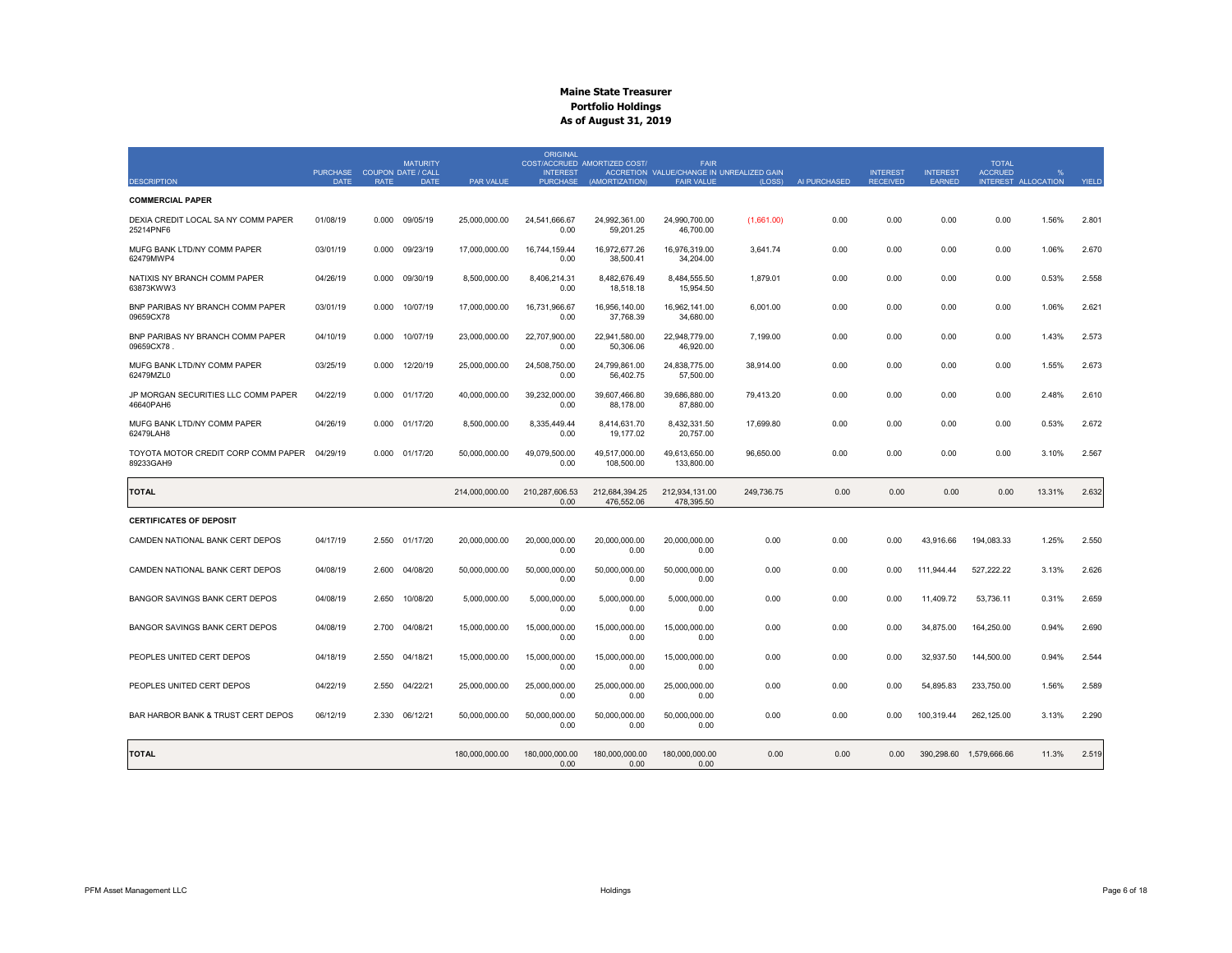|                                            |                                            |             | <b>MATURITY</b> |                  | <b>ORIGINAL</b>                    | COST/ACCRUED AMORTIZED COST/   | <b>FAIR</b>                                                    |              |               |                                    |                           | <b>TOTAL</b>                          |            |       |
|--------------------------------------------|--------------------------------------------|-------------|-----------------|------------------|------------------------------------|--------------------------------|----------------------------------------------------------------|--------------|---------------|------------------------------------|---------------------------|---------------------------------------|------------|-------|
| <b>DESCRIPTION</b>                         | PURCHASE COUPON DATE / CALL<br><b>DATE</b> | <b>RATE</b> | <b>DATE</b>     | <b>PAR VALUE</b> | <b>INTEREST</b><br><b>PURCHASE</b> | (AMORTIZATION)                 | ACCRETION VALUE/CHANGE IN UNREALIZED GAIN<br><b>FAIR VALUE</b> | (LOSS)       | AI PURCHASED  | <b>INTEREST</b><br><b>RECEIVED</b> | <b>INTEREST</b><br>EARNED | <b>ACCRUED</b><br>INTEREST ALLOCATION | $O_{\ell}$ | YIELD |
|                                            |                                            |             |                 |                  |                                    |                                |                                                                |              |               |                                    |                           |                                       |            |       |
| <b>U.S. TREASURIES</b>                     |                                            |             |                 |                  |                                    |                                |                                                                |              |               |                                    |                           |                                       |            |       |
| <b>US TREASURY NOTES</b><br>912828F39      | 03/01/19                                   | 1.750       | 09/30/19        | 23.500.000.00    | 23.395.351.56<br>0.00              | 23,485,772.63<br>15,208.49     | 23.494.360.00<br>10,199.00                                     | 8.587.37     | 0.00          | 0.00                               | 34.832.65                 | 173.039.62                            | 1.47%      | 2.524 |
| US TREASURY NOTES<br>912828TR1             | 09/18/18                                   | 1.000       | 09/30/19        | 30,000,000.00    | 29,513,671.88<br>0.00              | 29,962,436.70<br>40,153.50     | 29,976,390.00<br>33,090.00                                     | 13,953.30    | 0.00          | 0.00                               | 25,409.84                 | 126,229.51                            | 1.87%      | 2.601 |
| <b>US TREASURY NOTES</b><br>912828TR1.     | 09/28/18                                   | 1.000       | 09/30/19        | 20,000,000.00    | 19,677,343.75<br>0.00              | 19,974,405.60<br>27,359.60     | 19,984,260.00<br>22.060.00                                     | 9,854.40     | 0.00          | 0.00                               | 16,939.90                 | 84,153.01                             | 1.25%      | 2.636 |
| <b>US TREASURY NOTES</b><br>912828F62      | 10/04/18                                   | 1.500       | 10/31/19        | 25.000.000.00    | 24.690.429.69<br>0.00              | 24.952.642.00<br>24,468.25     | 24.976.250.00<br>22,150.00                                     | 23.608.00    | 0.00          | 0.00                               | 31.589.68                 | 126.358.70                            | 1.56%      | 2.677 |
| US TREASURY NOTES<br>912828G61             | 10/31/18                                   | 1.500       | 11/30/19        | 25,000,000.00    | 24,677,734.38<br>0.00              | 24,926,222.25<br>25,412.25     | 24,966,800.00<br>26,375.00                                     | 40,577.75    | 0.00          | 0.00                               | 31,762.30                 | 95,286.89                             | 1.56%      | 2.716 |
| <b>US TREASURY NOTES</b><br>9128283N8      | 11/08/18                                   | 1.875       | 12/31/19        | 30,000,000.00    | 29,692,968.75<br>0.00              | 29,911,084.20<br>22,779.90     | 29,990,640.00<br>21.120.00                                     | 79,555.80    | 0.00          | 0.00                               | 47,384.51                 | 96,297.55                             | 1.87%      | 2.789 |
| <b>US TREASURY NOTES</b><br>912828H52      | 10/04/18                                   | 1.250       | 01/31/20        | 25,000,000.00    | 24.517.578.13<br>0.00              | 24,847,813.75<br>31,038.00     | 24,930,675.00<br>46,875.00                                     | 82.861.25    | 0.00          | 0.00                               | 26,324.73                 | 27.173.91                             | 1.56%      | 2.744 |
| <b>US TREASURY NOTES</b><br>912828H52      | 03/01/19                                   | 1.250       | 01/31/20        | 23,500,000.00    | 23.228.281.25<br>0.00              | 23.377.407.08<br>25,002.59     | 23,434,834.50<br>44,062.50                                     | 57,427.42    | 0.00          | 0.00                               | 24,745.25                 | 25,543.48                             | 1.46%      | 2.529 |
| US TREASURY N/B NOTES<br>9128283G3         | 04/23/19                                   | 1.750       | 11/15/20        | 10,000,000.00    | 9,897,656.25<br>0.00               | 9,920,816.30<br>5,458.30       | 10,003,910.00<br>37,110.00                                     | 83,093.70    | 0.00          | 0.00                               | 14,741.85                 | 51,834.24                             | 0.63%      | 2.422 |
| US TREASURY N/B NOTES<br>9128282F6         | 08/28/19                                   | 1.125       | 08/31/21        | 30,000,000.00    | 29,764,453.13<br>0.00              | 29,765,723.70<br>1,270.57      | 29,763,270.00<br>(1, 183.13)                                   | (2,453.70)   | (165, 998.64) | 168,750.00                         | 3.678.56                  | 927.20                                | 1.86%      | 1.523 |
| US TREASURY N/B NOTES<br>912828XG0         | 07/08/19                                   | 2.125       | 06/30/22        | 27,000,000.00    | 27.241.523.44<br>12,472.83         | 27,229,689.54<br>(6,670.08)    | 27.521.019.00<br>314,307.00                                    | 291.329.46   | 0.00          | 0.00                               | 48.332.21                 | 98,223.51                             | 1.72%      | 1.815 |
| UNITED STATES TREASURY NOTES<br>9128287C8  | 07/19/19                                   | 1.750       | 07/15/22        | 25,000,000.00    | 24,945,312.50<br>4,755.43          | 24,947,455.00<br>1,509.50      | 25,215,825.00<br>286,125.00                                    | 268,370.00   | 0.00          | 0.00                               | 36,854.62                 | 57,065.22                             | 1.58%      | 1.826 |
| UNITED STATES TREASURY NOTES<br>9128287C8  | 08/01/19                                   | 1.750       | 07/15/22        | 25,000,000.00    | 24,967,773.44<br>20,210.60         | 24,968,685.00<br>911.56        | 25,215,825.00<br>248,051.56                                    | 247,140.00   | (20, 210.60)  | 0.00                               | 36,854.62                 | 57,065.22                             | 1.58%      | 1.795 |
| UNITED STATES TREASURY NOTES<br>9128287C8. | 08/05/19                                   | 1.750       | 07/15/22        | 26,000,000.00    | 26, 142, 187.50<br>25,964.67       | 26, 138, 723. 78<br>(3,463.72) | 26,224,458.00<br>82,270.50                                     | 85,734.22    | (25,964.67)   | 0.00                               | 33,383.16                 | 59,347.83                             | 1.64%      | 1.559 |
| UNITED STATES TREASURY NOTES<br>9128287C8  | 08/23/19                                   | 1.750       | 07/15/22        | 35,000,000.00    | 35,211,914.06<br>64,911.68         | 35,210,167.65<br>(1,746.41)    | 35,302,155.00<br>90,240.94                                     | 91,987.35    | (64, 911.68)  | 0.00                               | 14,979.62                 | 79,891.30                             | 2.21%      | 1.535 |
| <b>TOTAL</b>                               |                                            |             |                 | 380,000,000.00   | 377,564,179.71<br>128,315.21       | 379,619,045.18<br>208,692.30   | 381,000,671.50<br>1,282,853.37                                 | 1,381,626.32 | (277,085.59)  | 168,750.00                         |                           | 427,813.50 1,158,437.19               | 23.81%     | 2.210 |
| <b>FEDERAL AGENCY SECURITIES</b>           |                                            |             |                 |                  |                                    |                                |                                                                |              |               |                                    |                           |                                       |            |       |
| FEDERAL HOME LOAN BANK NOTES<br>3130ACM92  | 10/18/17                                   | 1.500       | 10/21/19        | 30,000,000.00    | 29,929,200.00<br>0.00              | 29,995,043.10<br>2,974.20      | 29,976,510.00<br>19,410.00                                     | (18,533.10)  | 0.00          | 0.00                               | 37,500.00                 | 162,500.00                            | 1.87%      | 1.620 |
| FANNIE MAE GLOBAL NOTES<br>3135G0R39       | 10/27/16                                   | 1.000       | 10/24/19        | 25,000,000.00    | 24,927,750.00<br>0.00              | 24,996,396.00<br>2,040.25      | 24,963,250.00<br>30,375.00                                     | (33, 146.00) | 0.00          | 0.00                               | 20,833.33                 | 88,194.44                             | 1.56%      | 1.098 |
| <b>FREDDIE MAC NOTES</b><br>3137EAEE5      | 03/31/17                                   |             | 1.500 01/17/20  | 15,000,000.00    | 14,966,100.00<br>0.00              | 14,995,348.65<br>1,026.15      | 14,975,085.00<br>17,955.00                                     | (20, 263.65) | 0.00          | 0.00                               | 18,750.00                 | 27,500.00                             | 0.94%      | 1.583 |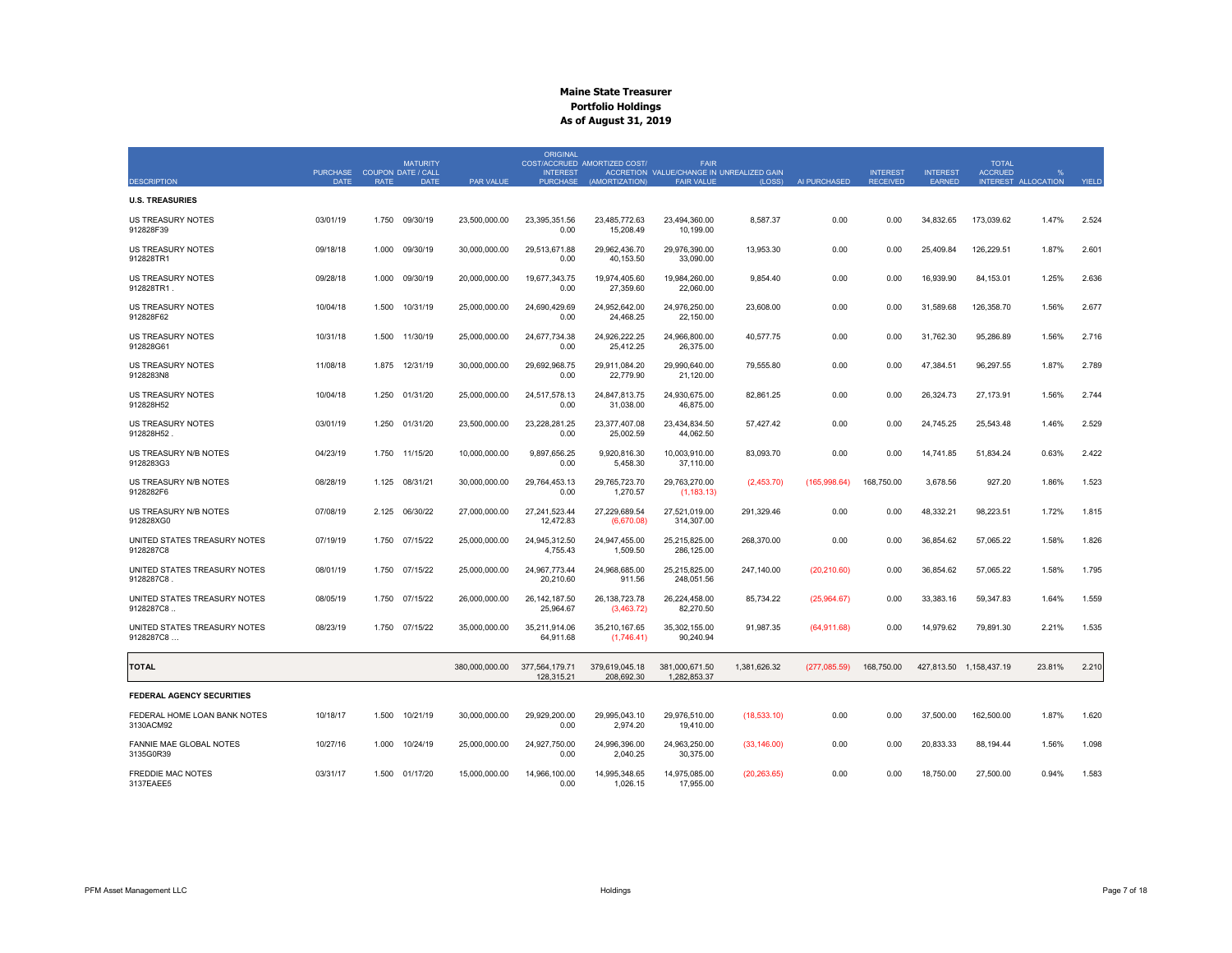|                                            | <b>PURCHASE</b> |             | <b>MATURITY</b><br><b>COUPON DATE / CALL</b> |                | <b>ORIGINAL</b><br><b>INTEREST</b> | COST/ACCRUED AMORTIZED COST/                                                         | <b>FAIR</b><br>ACCRETION VALUE/CHANGE IN UNREALIZED GAIN |              |              | <b>INTEREST</b> | <b>INTEREST</b>                                     | <b>TOTAL</b><br><b>ACCRUED</b> |                     |       |
|--------------------------------------------|-----------------|-------------|----------------------------------------------|----------------|------------------------------------|--------------------------------------------------------------------------------------|----------------------------------------------------------|--------------|--------------|-----------------|-----------------------------------------------------|--------------------------------|---------------------|-------|
| <b>DESCRIPTION</b>                         | <b>DATE</b>     | <b>RATE</b> | <b>DATE</b>                                  | PAR VALUE      | <b>PURCHASE</b>                    | (AMORTIZATION)                                                                       | <b>FAIR VALUE</b>                                        | (LOSS)       | AI PURCHASED | <b>RECEIVED</b> | EARNED                                              |                                | INTEREST ALLOCATION | YIELD |
| <b>FREDDIE MAC NOTES</b><br>3137EAEE5      | 05/05/17        | 1.500       | 01/17/20                                     | 15,000,000.00  | 14,979,600.00<br>0.00              | 14.997.111.75<br>637.05                                                              | 14,975,085.00<br>17,955.00                               | (22,026.75)  | 0.00         | 0.00            | 18,750.00                                           | 27,500.00                      | 0.94%               | 1.551 |
| <b>FREDDIE MAC NOTES</b><br>3137EAEE5      | 06/20/17        | 1.500       | 01/17/20                                     | 20,000,000.00  | 19,982,600.00<br>0.00              | 19,997,417.60<br>569.80                                                              | 19,966,780.00<br>23,940.00                               | (30,637.60)  | 0.00         | 0.00            | 25,000.00                                           | 36,666.67                      | 1.25%               | 1.534 |
| FEDERAL HOME LOAN BANKS NOTES<br>3130ADUJ9 | 11/08/18        | 2.375       | 03/30/20                                     | 30,000,000.00  | 29.793.900.00<br>0.00              | 29,913,443.40<br>12,272.10                                                           | 30,087,540.00<br>29,280.00                               | 174,096.60   | 0.00         | 0.00            | 59,375.00                                           | 298,854.17                     | 1.88%               | 2.880 |
| <b>FHLMC NOTES</b><br>3137EAEJ4            | 10/18/17        | 1.625       | 09/29/20                                     | 20,000,000.00  | 19,931,200.00<br>0.00              | 19,974,462.20<br>1,950.80                                                            | 19,994,040.00<br>96,280.00                               | 19,577.80    | 0.00         | 0.00            | 27,083.33                                           | 137.222.22                     | 1.25%               | 1.745 |
| <b>FANNIE MAE NOTES</b><br>3135G0U84       | 11/07/18        | 2.875       | 10/30/20                                     | 20,000,000.00  | 19,951,400.00<br>0.00              | 19,971,147.00<br>2,026.60                                                            | 20,272,700.00<br>65,220.00                               | 301,553.00   | 0.00         | 0.00            | 47,916.67                                           | 193,263.89                     | 1.27%               | 3.002 |
| <b>FANNIE MAE NOTES</b><br>3135G0U84       | 12/31/18        | 2.875       | 10/30/20                                     | 15,000,000.00  | 15,071,400.00<br>0.00              | 15,045,954.00<br>(3,235.65)                                                          | 15,204,525.00<br>48,915.00                               | 158,571.00   | 0.00         | 0.00            | 35,937.50                                           | 144,947.92                     | 0.95%               | 2.606 |
| FEDERAL HOME LOAN BANK NOTES<br>3130AGXV2  | 08/26/19        | 2.070       | 08/26/21<br>11/26/19                         | 35,000,000.00  | 35,000,000.00<br>0.00              | 35,000,000.00<br>0.00                                                                | 35,005,390.00<br>5,390.00                                | 5,390.00     | 0.00         | 0.00            | 10,062.50                                           | 10,062.50                      | 2.19%               | 2.070 |
| FEDERAL HOME LOAN BANKS NOTES<br>3130AF5B9 | 01/16/19        | 3.000       | 10/12/21                                     | 10,000,000.00  | 10,103,100.00<br>0.00              | 10,080,380.50<br>(3,072.70)                                                          | 10,301,090.00<br>70.060.00                               | 220,709.50   | 0.00         | 0.00            | 25,000.00                                           | 115,833.33                     | 0.64%               | 2.607 |
| <b>FANNIE MAE NOTES</b><br>3135G0S38       | 02/26/19        | 2.000       | 01/05/22                                     | 15,000,000.00  | 14,788,500.00<br>0.00              | 14,825,625.15<br>6.034.35                                                            | 15, 150, 780.00<br>124.080.00                            | 325, 154.85  | 0.00         | 0.00            | 25,000.00                                           | 46,666.67                      | 0.95%               | 2.514 |
| <b>FANNIE MAE NOTES</b><br>3135G0T45       | 07/19/19        | 1.875       | 04/05/22                                     | 15,000,000.00  | 14,994,450.00<br>81.250.00         | 14,994,765.60<br>225.45                                                              | 15, 151, 920.00<br>162.660.00                            | 157, 154.40  | 0.00         | 0.00            | 23,437.50                                           | 114,062.50                     | 0.95%               | 1.889 |
| <b>FREDDIE MAC NOTES</b><br>3134GTGA5      | 04/16/19        | 2.700       | 04/08/22<br>10/08/19                         | 37,000,000.00  | 36,992,600.00<br>22.200.00         | 36,993,595.30<br>221.26                                                              | 37,022,496.00<br>(2,220.00)                              | 28,900.70    | 0.00         | 0.00            | 83,250.00                                           | 396,825.00                     | 2.31%               | 2.707 |
| <b>FANNIE MAE NOTES</b><br>3135G0V59       | 04/16/19        | 2.250       | 04/12/22                                     | 40,000,000.00  | 39,820,800.00<br>10.000.00         | 39,842,654.00<br>4,856.40                                                            | 40,808,960.00<br>455.160.00                              | 966,306.00   | 0.00         | 0.00            | 75,000.00                                           | 347,500.00                     | 2.55%               | 2.406 |
| <b>FANNIE MAE NOTES</b><br>3135G0V59       | 05/15/19        | 2.250       | 04/12/22                                     | 20,000,000.00  | 20,021,600.00<br>41.250.00         | 20,019,588.00<br>(569.40)                                                            | 20,404,480.00<br>227.580.00                              | 384,892.00   | 0.00         | 0.00            | 37,500.00                                           | 173,750.00                     | 1.28%               | 2.211 |
| FANNIE MAE CALLABLE NOTES<br>3135G0V42     | 04/29/19        | 2.650       | 04/29/22<br>10/29/19                         | 33,000,000.00  | 32,986,800.00<br>0.00              | 32,988,242.10<br>354.42                                                              | 33,039,072.00<br>11.088.00                               | 50,829.90    | 0.00         | 0.00            | 72,875.00                                           | 296,358.33                     | 2.07%               | 2.664 |
| FEDERAL HOME LOAN BANK<br>313379Q69        | 07/15/19        | 2.125       | 06/10/22                                     | 30,000,000.00  | 30,176,400.00<br>61.979.17         | 30,168,884.10<br>(4,901.70)                                                          | 30,501,540.00<br>338,280.00                              | 332,655.90   | 0.00         | 0.00            | 53,125.00                                           | 143,437.50                     | 1.91%               | 1.916 |
| <b>TOTAL</b>                               |                 |             |                                              | 425,000,000,00 | 424.417.400.00<br>216,679.17       | 424.800.058.45<br>23,409.38                                                          | 427.801.243.00<br>1,741,408.00                           | 3.001.184.55 | 0.00         | 0.00            |                                                     | 696.395.83 2.761.145.14        | 26.74%              | 2.178 |
| <b>CORPORATE NOTES</b>                     |                 |             |                                              |                |                                    |                                                                                      |                                                          |              |              |                 |                                                     |                                |                     |       |
| MICROSOFT CORP NOTES<br>594918BV5          | 02/13/17        | 1.850       | 02/06/20                                     | 10,000,000.00  | 10,038,800.00<br>0.00              | 10,005,726.50<br>(1, 106.70)                                                         | 9,992,770.00<br>12,860.00                                | (12,956.50)  | 0.00         | 92,500.00       | 15,416.66                                           | 12,847.22                      | 0.62%               | 1.716 |
| JOHNSON & JOHNSON CORP NOTES<br>478160CD4  | 03/08/19        | 2.250       | 03/03/22                                     | 16,893,000.00  | 16,680,992.85<br>5,279.06          | 16,714,010.39<br>5,725.55                                                            | 17,109,956.80<br>141,242.37                              | 395,946.41   | 0.00         | 0.00            | 31,674.38                                           | 187,934.63                     | 1.07%               | 2.690 |
| <b>TOTAL</b>                               |                 |             |                                              | 26,893,000.00  | 26,719,792.85<br>5,279.06          | 26,719,736.89<br>4,618.85                                                            | 27,102,726.80<br>154, 102.37                             | 382,989.91   | 0.00         | 92,500.00       | 47,091.04                                           | 200,781.85                     | 1.69%               | 2.331 |
| <b>GRAND TOTAL</b>                         |                 |             |                                              |                | 350,273.44                         | 1,596,893,000.00  1,589,988,979.09  1,594,823,234.77  1,599,838,772.30<br>713,272.59 | 3,656,759.24                                             | 5,015,537.53 |              |                 | (277,085.59) 1,086,640.60 2,365,334.08 6,503,762.81 |                                | 100.00%             | 2.282 |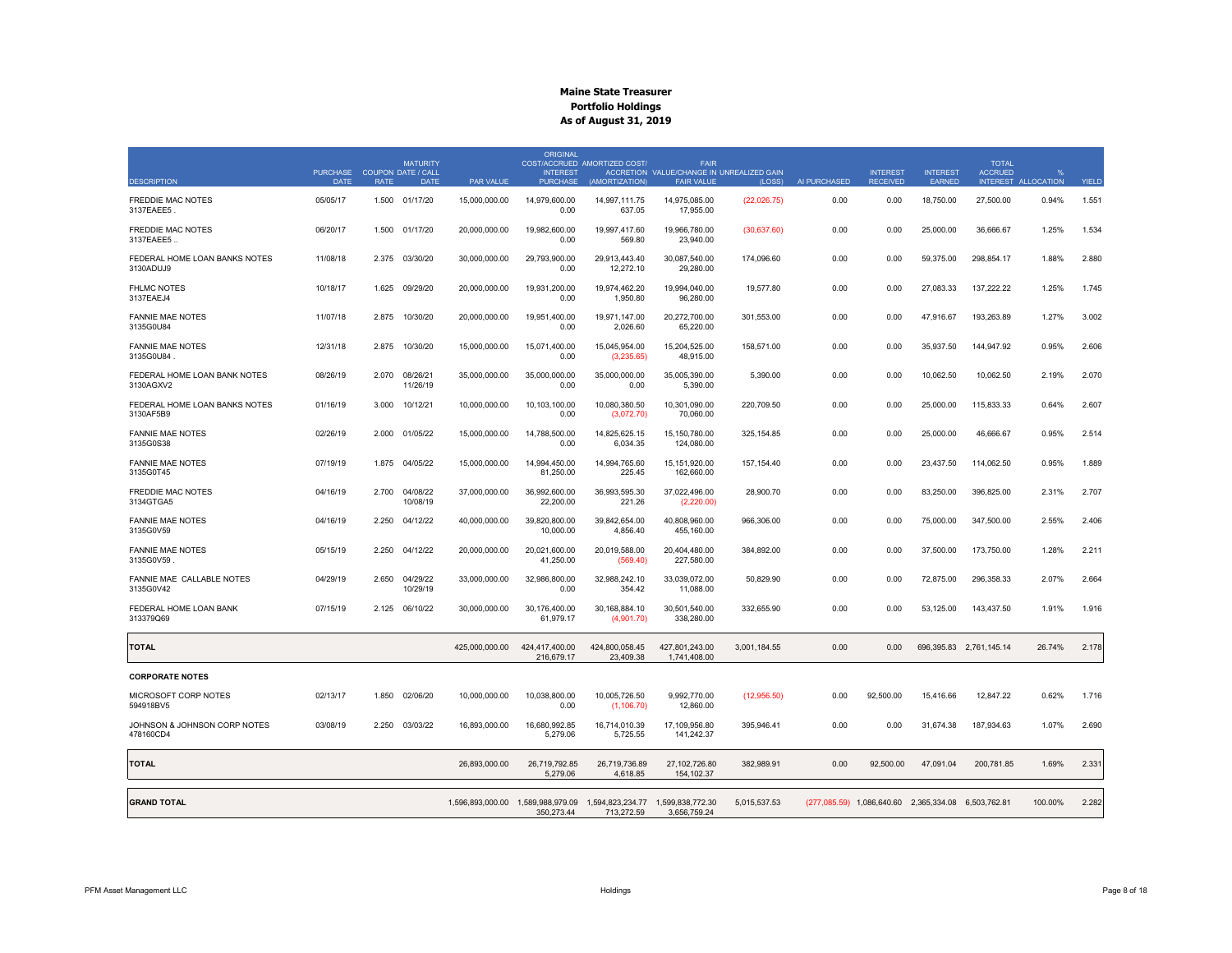|                     |                           |               |                                                  |               |               |                |                 |                                |                |                                          | WEIGHTED<br><b>AVERAGE</b> |
|---------------------|---------------------------|---------------|--------------------------------------------------|---------------|---------------|----------------|-----------------|--------------------------------|----------------|------------------------------------------|----------------------------|
|                     |                           | <b>COUPON</b> |                                                  | S&P           | MOODYS'       | PAR VALUE/     | <b>ORIGINAL</b> | % PORTFOLIO                    |                |                                          | <b>EFFECTIVE</b>           |
| <b>CUSIP</b>        | <b>TYPE</b>               | <b>RATE</b>   | MATURITY NEXT CALL<br><b>DATE</b><br><b>DATE</b> | <b>RATING</b> | <b>RATING</b> | <b>SHARES</b>  | COST            | <b>ORIGINAL</b><br><b>COST</b> |                | % PORTFOLIO<br>MARKET VALUE MARKET VALUE | <b>DURATION</b><br>(YEARS) |
|                     |                           |               |                                                  |               |               |                |                 |                                |                |                                          |                            |
| <b>US TREASURY</b>  |                           |               |                                                  |               |               |                |                 |                                |                |                                          |                            |
| 912828F39           | <b>U.S. TREASURY</b>      | 1.750         | 9/30/2019                                        | AA+           | Aaa           | 23.500.000.00  | 23,395,351.56   | 1.47%                          | 23,494,360.00  | 1.47%                                    | 0.08                       |
| 912828TR1           | <b>U.S. TREASURY</b>      | 1.000         | 9/30/2019                                        | AA+           | Aaa           | 30,000,000.00  | 29,513,671.88   | 1.86%                          | 29,976,390.00  | 1.87%                                    | 0.08                       |
| 912828TR1           | <b>U.S. TREASURY</b>      | 1.000         | 9/30/2019                                        | AA+           | Aaa           | 20,000,000.00  | 19,677,343.75   | 1.24%                          | 19,984,260.00  | 1.25%                                    | 0.08                       |
| 912828F62           | <b>U.S. TREASURY</b>      | 1.500         | 10/31/2019                                       | AA+           | Aaa           | 25,000,000.00  | 24,690,429.69   | 1.55%                          | 24,976,250.00  | 1.56%                                    | 0.17                       |
| 912828G61           | <b>U.S. TREASURY</b>      | 1.500         | 11/30/2019                                       | AA+           | Aaa           | 25,000,000.00  | 24,677,734.38   | 1.55%                          | 24,966,800.00  | 1.56%                                    | 0.25                       |
| 9128283N8           | U.S. TREASURY             | 1.875         | 12/31/2019                                       | AA+           | Aaa           | 30,000,000.00  | 29,692,968.75   | 1.87%                          | 29,990,640.00  | 1.87%                                    | 0.33                       |
| 912828H52           | <b>U.S. TREASURY</b>      | 1.250         | 1/31/2020                                        | AA+           | Aaa           | 25,000,000.00  | 24,517,578.13   | 1.54%                          | 24,930,675.00  | 1.56%                                    | 0.41                       |
| 912828H52           | <b>U.S. TREASURY</b>      | 1.250         | 1/31/2020                                        | AA+           | Aaa           | 23,500,000.00  | 23,228,281.25   | 1.46%                          | 23,434,834.50  | 1.46%                                    | 0.41                       |
| 9128283G3           | <b>U.S. TREASURY</b>      | 1.750         | 11/15/2020                                       | AA+           | Aaa           | 10,000,000.00  | 9,897,656.25    | 0.62%                          | 10,003,910.00  | 0.63%                                    | 1.18                       |
| 9128282F6           | <b>U.S. TREASURY</b>      | 1.125         | 8/31/2021                                        | AA+           | Aaa           | 30,000,000.00  | 29,764,453.13   | 1.87%                          | 29,763,270.00  | 1.86%                                    | 1.97                       |
| 912828XG0           | <b>U.S. TREASURY</b>      | 2.125         | 6/30/2022                                        | AA+           | Aaa           | 27,000,000.00  | 27,241,523.44   | 1.71%                          | 27,521,019.00  | 1.72%                                    | 2.74                       |
| 9128287C8           | <b>U.S. TREASURY</b>      | 1.750         | 7/15/2022                                        | AA+           | Aaa           | 25,000,000.00  | 24,945,312.50   | 1.57%                          | 25,215,825.00  | 1.58%                                    | 2.79                       |
| 9128287C8           | <b>U.S. TREASURY</b>      | 1.750         | 7/15/2022                                        | AA+           | Aaa           | 25,000,000.00  | 24,967,773.44   | 1.57%                          | 25,215,825.00  | 1.58%                                    | 2.79                       |
| 9128287C8           | <b>U.S. TREASURY</b>      | 1.750         | 7/15/2022                                        | AA+           | Aaa           | 26,000,000.00  | 26, 142, 187.50 | 1.64%                          | 26,224,458.00  | 1.64%                                    | 2.79                       |
| 9128287C8           | <b>U.S. TREASURY</b>      | 1.750         | 7/15/2022                                        | AA+           | Aaa           | 35,000,000.00  | 35,211,914.06   | 2.21%                          | 35,302,155.00  | 2.21%                                    | 2.79                       |
|                     |                           |               |                                                  |               |               |                |                 |                                |                |                                          |                            |
| <b>ISSUER TOTAL</b> |                           |               |                                                  |               |               | 380,000,000.00 | 377,564,179.71  | 23.75%                         | 381,000,671.50 | 23.81%                                   | 1.32                       |
|                     |                           |               |                                                  |               |               |                |                 |                                |                |                                          |                            |
| <b>TD BANK</b>      |                           |               |                                                  |               |               |                |                 |                                |                |                                          |                            |
|                     | CASH AND CASH EQUIVALENTS |               | 9/1/2019                                         | <b>NR</b>     | <b>NR</b>     | 206,000,000.00 | 206,000,000.00  | 12.96%                         | 206,000,000.00 | 12.88%                                   | 0.00                       |
|                     |                           |               |                                                  |               |               |                |                 |                                |                |                                          |                            |
| <b>ISSUER TOTAL</b> |                           |               |                                                  |               |               | 206,000,000.00 | 206,000,000.00  | 12.96%                         | 206,000,000.00 | 12.88%                                   | 0.00                       |
|                     |                           |               |                                                  |               |               |                |                 |                                |                |                                          |                            |
| <b>FNMA</b>         |                           |               |                                                  |               |               |                |                 |                                |                |                                          |                            |
| 3135G0R39           | U.S. INSTRUMENTALITY      | 1.000         | 10/24/2019                                       | AA+           | Aaa           | 25,000,000.00  | 24,927,750.00   | 1.57%                          | 24,963,250.00  | 1.56%                                    | 0.15                       |
| 3135G0U84           | U.S. INSTRUMENTALITY      | 2.875         | 10/30/2020                                       | AA+           | Aaa           | 20,000,000.00  | 19,951,400.00   | 1.25%                          | 20,272,700.00  | 1.27%                                    | 1.14                       |
| 3135G0U84           | U.S. INSTRUMENTALITY      | 2.875         | 10/30/2020                                       | AA+           | Aaa           | 15,000,000.00  | 15,071,400.00   | 0.95%                          | 15,204,525.00  | 0.95%                                    | 1.14                       |
| 3135G0S38           | U.S. INSTRUMENTALITY      | 2.000         | 1/5/2022                                         | AA+           | Aaa           | 15,000,000.00  | 14,788,500.00   | 0.93%                          | 15,150,780.00  | 0.95%                                    | 2.28                       |
| 3135G0T45           | U.S. INSTRUMENTALITY      | 1.875         | 4/5/2022                                         | AA+           | Aaa           | 15,000,000.00  | 14,994,450.00   | 0.94%                          | 15,151,920.00  | 0.95%                                    | 2.51                       |
| 3135G0V59           | U.S. INSTRUMENTALITY      | 2.250         | 4/12/2022                                        | AA+           | Aaa           | 40,000,000.00  | 39,820,800.00   | 2.50%                          | 40,808,960.00  | 2.55%                                    | 2.51                       |
| 3135G0V59           | U.S. INSTRUMENTALITY      | 2.250         | 4/12/2022                                        | AA+           | Aaa           | 20,000,000.00  | 20,021,600.00   | 1.26%                          | 20,404,480.00  | 1.28%                                    | 2.51                       |
| 3135G0V42           | U.S. INSTRUMENTALITY      | 2.650         | 4/29/2022 10/29/2019                             | AA+           | Ааа           | 33,000,000.00  | 32,986,800.00   | 2.07%                          | 33,039,072.00  | 2.07%                                    | 0.54                       |
|                     |                           |               |                                                  |               |               |                |                 |                                |                |                                          |                            |
| <b>ISSUER TOTAL</b> |                           |               |                                                  |               |               | 183,000,000.00 | 182,562,700.00  | 11.48%                         | 184,995,687.00 | 11.56%                                   | 1.56                       |
|                     |                           |               |                                                  |               |               |                |                 |                                |                |                                          |                            |
| <b>FHLB</b>         |                           |               |                                                  |               |               |                |                 |                                |                |                                          |                            |
| 3130ACM92           | U.S. INSTRUMENTALITY      | 1.500         | 10/21/2019                                       | AA+           | Aaa           | 30,000,000.00  | 29,929,200.00   | 1.88%                          | 29,976,510.00  | 1.87%                                    | 0.14                       |
| 3130ADUJ9           | U.S. INSTRUMENTALITY      | 2.375         | 3/30/2020                                        | AA+           | Aaa           | 30,000,000.00  | 29,793,900.00   | 1.87%                          | 30,087,540.00  | 1.88%                                    | 0.57                       |
| 3130AGXV2           | U.S. INSTRUMENTALITY      | 2.070         | 8/26/2021 11/26/2019                             | AA+           | Aaa           | 35,000,000.00  | 35,000,000.00   | 2.20%                          | 35,005,390.00  | 2.19%                                    | 0.70                       |
| 3130AF5B9           | U.S. INSTRUMENTALITY      | 3.000         | 10/12/2021                                       | AA+           | Aaa           | 10,000,000.00  | 10,103,100.00   | 0.64%                          | 10,301,090.00  | 0.64%                                    | 2.03                       |
| 313379Q69           | U.S. INSTRUMENTALITY      | 2.125         | 6/10/2022                                        | AA+           | Ааа           | 30,000,000.00  | 30,176,400.00   | 1.90%                          | 30,501,540.00  | 1.91%                                    | 2.68                       |
|                     |                           |               |                                                  |               |               |                |                 |                                |                |                                          |                            |
| <b>ISSUER TOTAL</b> |                           |               |                                                  |               |               | 135,000,000.00 | 135,002,600.00  | 8.49%                          | 135,872,070.00 | 8.49%                                    | 1.09                       |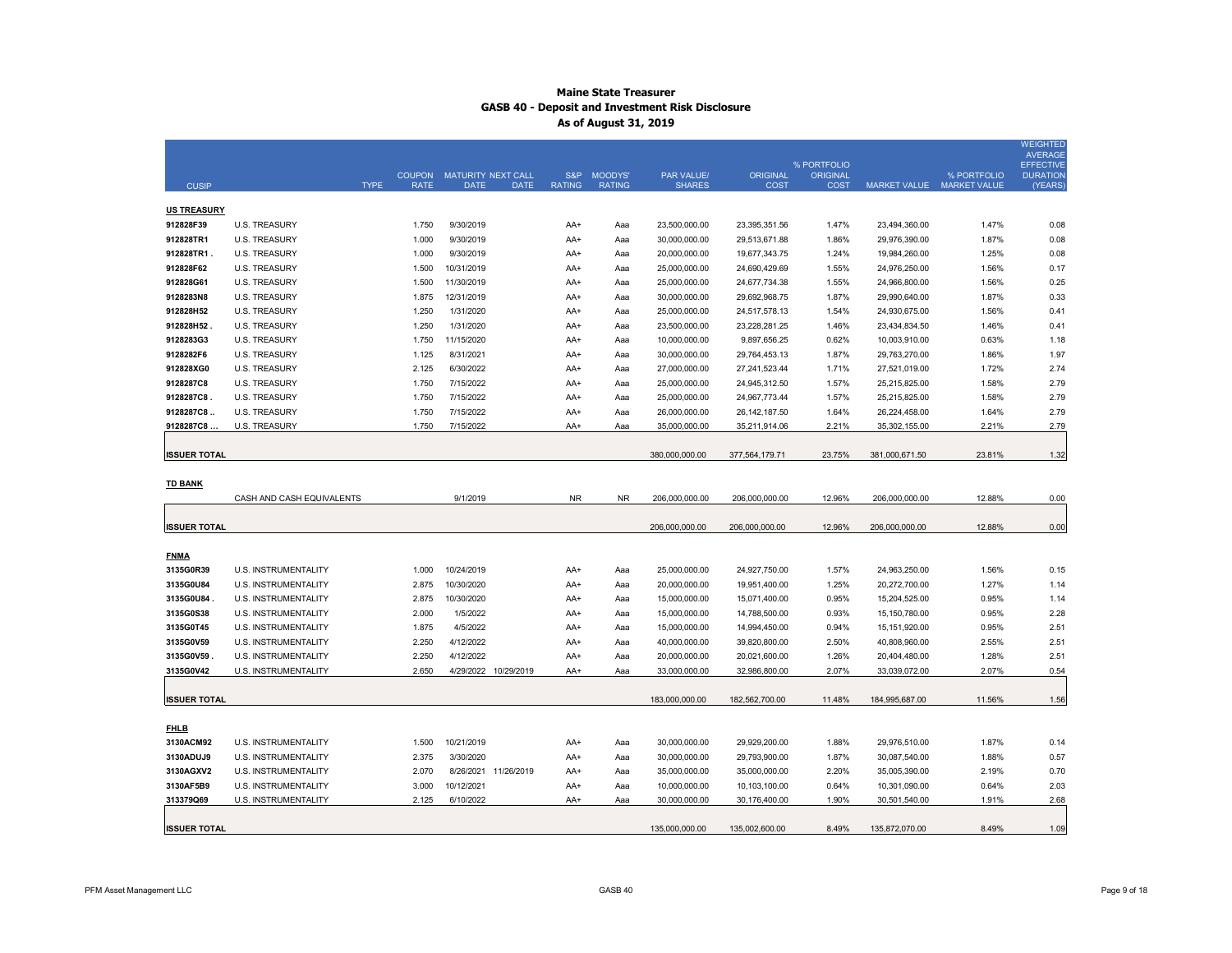|                                 |                                |             |                              |                                   |             |               |                              |                                    |                                |                                |                           |             | <b>WEIGHTED</b><br><b>AVERAGE</b> |
|---------------------------------|--------------------------------|-------------|------------------------------|-----------------------------------|-------------|---------------|------------------------------|------------------------------------|--------------------------------|--------------------------------|---------------------------|-------------|-----------------------------------|
|                                 |                                |             |                              |                                   |             |               |                              |                                    |                                | % PORTFOLIO                    |                           |             | <b>EFFECTIVE</b>                  |
| <b>CUSIP</b>                    |                                | <b>TYPE</b> | <b>COUPON</b><br><b>RATE</b> | MATURITY NEXT CALL<br><b>DATE</b> | <b>DATE</b> | <b>RATING</b> | S&P MOODYS'<br><b>RATING</b> | <b>PAR VALUE/</b><br><b>SHARES</b> | <b>ORIGINAL</b><br><b>COST</b> | <b>ORIGINAL</b><br><b>COST</b> | MARKET VALUE MARKET VALUE | % PORTFOLIO | <b>DURATION</b><br>(YEARS)        |
|                                 |                                |             |                              |                                   |             |               |                              |                                    |                                |                                |                           |             |                                   |
| <b>FHLMC</b>                    |                                |             |                              |                                   |             |               |                              |                                    |                                |                                |                           |             |                                   |
| 3137EAEE5                       | U.S. INSTRUMENTALITY           |             | 1.500                        | 1/17/2020                         |             | AA+           | Aaa                          | 15,000,000.00                      | 14,966,100.00                  | 0.94%                          | 14,975,085.00             | 0.94%       | 0.38                              |
| 3137EAEE5                       | U.S. INSTRUMENTALITY           |             | 1.500                        | 1/17/2020                         |             | AA+           | Aaa                          | 15,000,000.00                      | 14,979,600.00                  | 0.94%                          | 14,975,085.00             | 0.94%       | 0.38                              |
| 3137EAEE5.                      | U.S. INSTRUMENTALITY           |             | 1.500                        | 1/17/2020                         |             | AA+           | Aaa                          | 20,000,000.00                      | 19,982,600.00                  | 1.26%                          | 19,966,780.00             | 1.25%       | 0.38                              |
| 3137EAEJ4                       | <b>U.S. INSTRUMENTALITY</b>    |             | 1.625                        | 9/29/2020                         |             | AA+           | Aaa                          | 20,000,000.00                      | 19,931,200.00                  | 1.25%                          | 19,994,040.00             | 1.25%       | 1.06                              |
| 3134GTGA5                       | <b>U.S. INSTRUMENTALITY</b>    |             | 2.700                        | 4/8/2022                          | 10/8/2019   | AA+           | Aaa                          | 37,000,000.00                      | 36,992,600.00                  | 2.33%                          | 37,022,496.00             | 2.31%       | 0.36                              |
|                                 |                                |             |                              |                                   |             |               |                              |                                    |                                |                                |                           |             |                                   |
| <b>ISSUER TOTAL</b>             |                                |             |                              |                                   |             |               |                              | 107,000,000.00                     | 106,852,100.00                 | 6.72%                          | 106,933,486.00            | 6.68%       | 0.50                              |
|                                 |                                |             |                              |                                   |             |               |                              |                                    |                                |                                |                           |             |                                   |
| <b>CAMDEN NATIONAL</b>          |                                |             |                              |                                   |             |               |                              |                                    |                                |                                |                           |             |                                   |
|                                 | CASH AND CASH EQUIVALENTS      |             |                              | 9/1/2019                          |             | NR.           | NR.                          | 34,000,000.00                      | 34,000,000.00                  | 2.14%                          | 34,000,000.00             | 2.13%       | 0.00                              |
|                                 | <b>CERTIFICATES OF DEPOSIT</b> |             | 2.550                        | 1/17/2020                         |             | NR.           | N <sub>R</sub>               | 20,000,000.00                      | 20,000,000.00                  | 1.26%                          | 20,000,000.00             | 1.25%       | 0.37                              |
|                                 | CERTIFICATES OF DEPOSIT        |             | 2.600                        | 4/8/2020                          |             | NR.           | N <sub>R</sub>               | 50,000,000.00                      | 50,000,000.00                  | 3.14%                          | 50,000,000.00             | 3.13%       | 0.60                              |
|                                 |                                |             |                              |                                   |             |               |                              |                                    |                                |                                |                           |             |                                   |
| <b>ISSUER TOTAL</b>             |                                |             |                              |                                   |             |               |                              | 104,000,000.00                     | 104,000,000.00                 | 6.54%                          | 104,000,000.00            | 6.50%       | 0.36                              |
|                                 |                                |             |                              |                                   |             |               |                              |                                    |                                |                                |                           |             |                                   |
| <b>BAR HARBOR</b>               |                                |             |                              |                                   |             |               |                              |                                    |                                |                                |                           |             |                                   |
|                                 | CASH AND CASH EQUIVALENTS      |             |                              | 9/1/2019                          |             | <b>NR</b>     | <b>NR</b>                    | 34,000,000.00                      | 34,000,000.00                  | 2.14%                          | 34,000,000.00             | 2.13%       | 0.00                              |
|                                 | CERTIFICATES OF DEPOSIT        |             | 2.330                        | 6/12/2021                         |             | NR.           | <b>NR</b>                    | 50,000,000.00                      | 50,000,000.00                  | 3.14%                          | 50,000,000.00             | 3.13%       | 1.76                              |
|                                 |                                |             |                              |                                   |             |               |                              |                                    |                                |                                |                           |             |                                   |
| <b>ISSUER TOTAL</b>             |                                |             |                              |                                   |             |               |                              | 84,000,000.00                      | 84,000,000.00                  | 5.28%                          | 84,000,000.00             | 5.25%       | 1.05                              |
| <b>BANK OF TOKYO MITSUBISHI</b> |                                |             |                              |                                   |             |               |                              |                                    |                                |                                |                           |             |                                   |
| 62479MWP4                       | <b>COMMERCIAL PAPER</b>        |             |                              | 9/23/2019                         |             | A-1           | $P-1$                        | 17,000,000.00                      | 16,744,159.44                  | 1.05%                          | 16,976,319.00             | 1.06%       | 0.06                              |
| 62479MZL0                       | <b>COMMERCIAL PAPER</b>        |             |                              | 12/20/2019                        |             | A-1           | $P-1$                        | 25,000,000.00                      | 24,508,750.00                  | 1.54%                          | 24,838,775.00             | 1.55%       | 0.30                              |
| 62479LAH8                       | <b>COMMERCIAL PAPER</b>        |             |                              | 1/17/2020                         |             | A-1           | $P-1$                        | 8,500,000.00                       | 8,335,449.44                   | 0.52%                          | 8,432,331.50              | 0.53%       | 0.38                              |
|                                 |                                |             |                              |                                   |             |               |                              |                                    |                                |                                |                           |             |                                   |
| <b>ISSUER TOTAL</b>             |                                |             |                              |                                   |             |               |                              | 50,500,000.00                      | 49,588,358.88                  | 3.12%                          | 50,247,425.50             | 3.14%       | 0.23                              |
|                                 |                                |             |                              |                                   |             |               |                              |                                    |                                |                                |                           |             |                                   |
| <b>TOYOTA MOTOR CREDIT</b>      |                                |             |                              |                                   |             |               |                              |                                    |                                |                                |                           |             |                                   |
| 89233GAH9                       | <b>COMMERCIAL PAPER</b>        |             |                              | 1/17/2020                         |             | $A - 1 +$     | $P-1$                        | 50,000,000.00                      | 49,079,500.00                  | 3.09%                          | 49,613,650.00             | 3.10%       | 0.38                              |
|                                 |                                |             |                              |                                   |             |               |                              |                                    |                                |                                |                           |             |                                   |
| <b>ISSUER TOTAL</b>             |                                |             |                              |                                   |             |               |                              | 50,000,000.00                      | 49,079,500.00                  | 3.09%                          | 49,613,650.00             | 3.10%       | 0.38                              |
|                                 |                                |             |                              |                                   |             |               |                              |                                    |                                |                                |                           |             |                                   |
| PEOPLE'S UNITED BANK            |                                |             |                              |                                   |             |               |                              |                                    |                                |                                |                           |             |                                   |
|                                 | CERTIFICATES OF DEPOSIT        |             | 2.550                        | 4/18/2021                         |             | <b>NR</b>     | NR.                          | 15,000,000.00                      | 15,000,000.00                  | 0.94%                          | 15,000,000.00             | 0.94%       | 1.61                              |
|                                 | CERTIFICATES OF DEPOSIT        |             | 2.550                        | 4/22/2021                         |             | NR.           | <b>NR</b>                    | 25,000,000.00                      | 25,000,000.00                  | 1.57%                          | 25,000,000.00             | 1.56%       | 1.59                              |
|                                 |                                |             |                              |                                   |             |               |                              |                                    |                                |                                |                           |             |                                   |
| <b>ISSUER TOTAL</b>             |                                |             |                              |                                   |             |               |                              | 40,000,000.00                      | 40,000,000.00                  | 2.52%                          | 40,000,000.00             | 2.50%       | 1.60                              |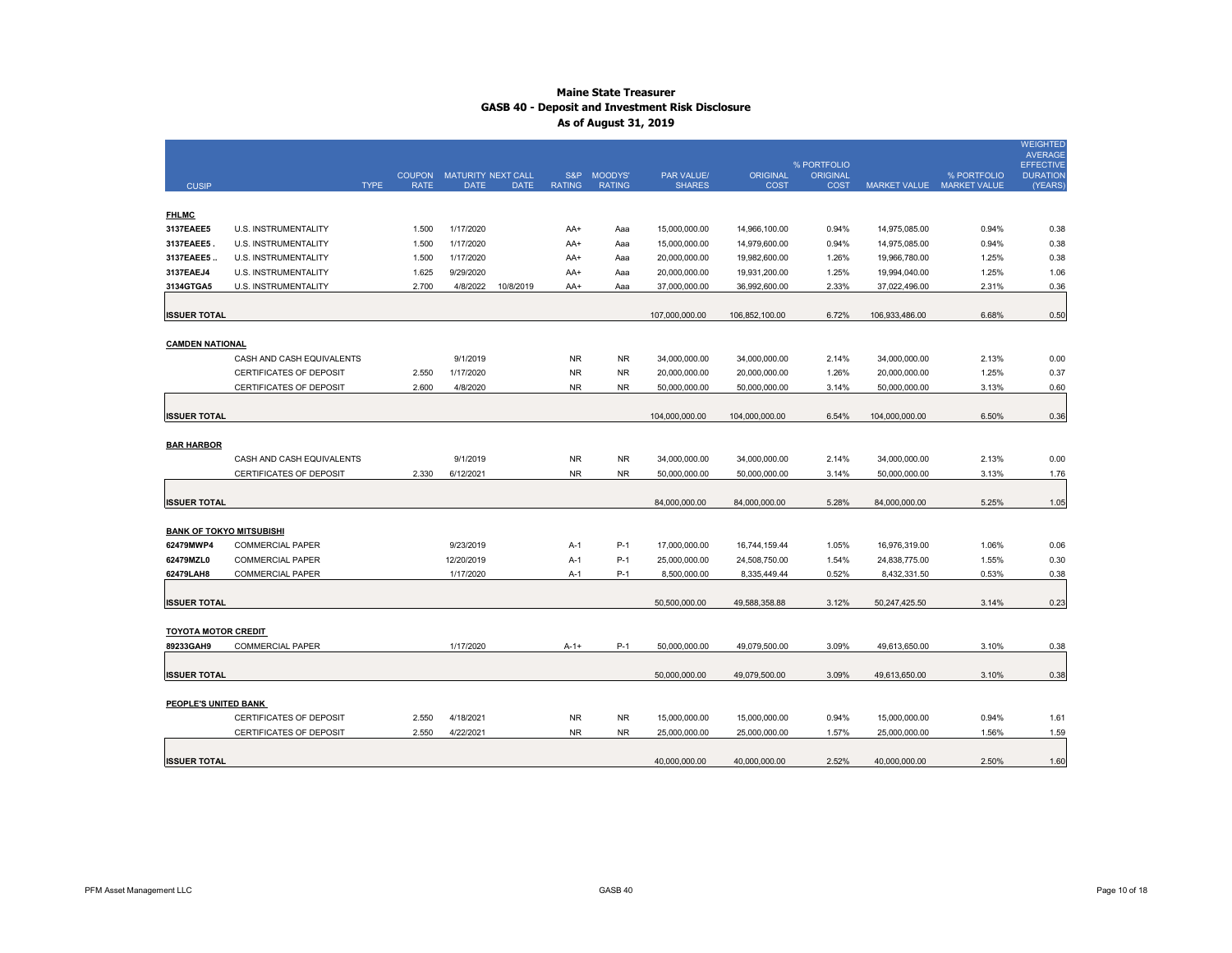|                               |                           | <b>COUPON</b> | MATURITY NEXT CALL         |               | S&P MOODYS'   | <b>PAR VALUE/</b> | <b>ORIGINAL</b> | % PORTFOLIO<br><b>ORIGINAL</b> |               | % PORTFOLIO               | <b>WEIGHTED</b><br><b>AVERAGE</b><br><b>EFFECTIVE</b><br><b>DURATION</b> |
|-------------------------------|---------------------------|---------------|----------------------------|---------------|---------------|-------------------|-----------------|--------------------------------|---------------|---------------------------|--------------------------------------------------------------------------|
| <b>CUSIP</b>                  | <b>TYPE</b>               | <b>RATE</b>   | <b>DATE</b><br><b>DATE</b> | <b>RATING</b> | <b>RATING</b> | <b>SHARES</b>     | <b>COST</b>     | <b>COST</b>                    |               | MARKET VALUE MARKET VALUE | (YEARS)                                                                  |
|                               |                           |               |                            |               |               |                   |                 |                                |               |                           |                                                                          |
| <b>BNP PARIBAS</b>            |                           |               |                            |               |               |                   |                 |                                |               |                           |                                                                          |
| 09659CX78                     | <b>COMMERCIAL PAPER</b>   |               | 10/7/2019                  | A-1           | $P-1$         | 17,000,000.00     | 16,731,966.67   | 1.05%                          | 16,962,141.00 | 1.06%                     | 0.10                                                                     |
| 09659CX78                     | <b>COMMERCIAL PAPER</b>   |               | 10/7/2019                  | $A-1$         | $P-1$         | 23,000,000.00     | 22,707,900.00   | 1.43%                          | 22,948,779.00 | 1.43%                     | 0.10                                                                     |
| <b>ISSUER TOTAL</b>           |                           |               |                            |               |               | 40,000,000.00     | 39,439,866.67   | 2.48%                          | 39,910,920.00 | 2.49%                     | 0.10                                                                     |
| <b>JP MORGAN</b><br>46640PAH6 | <b>COMMERCIAL PAPER</b>   |               | 1/17/2020                  | A-1           | P-1           | 40,000,000.00     | 39,232,000.00   | 2.47%                          | 39,686,880.00 | 2.48%                     | 0.38                                                                     |
| <b>ISSUER TOTAL</b>           |                           |               |                            |               |               | 40,000,000.00     | 39,232,000.00   | 2.47%                          | 39,686,880.00 | 2.48%                     | 0.38                                                                     |
| <b>CITIZENS BANK</b>          |                           |               |                            |               |               |                   |                 |                                |               |                           |                                                                          |
|                               | CASH AND CASH EQUIVALENTS |               | 9/1/2019                   | <b>NR</b>     | <b>NR</b>     | 33,000,000.00     | 33,000,000.00   | 2.08%                          | 33,000,000.00 | 2.06%                     | 0.00                                                                     |
| <b>ISSUER TOTAL</b>           |                           |               |                            |               |               | 33,000,000.00     | 33,000,000.00   | 2.08%                          | 33,000,000.00 | 2.06%                     | 0.00                                                                     |
| <b>ANDROSCOGGIN</b>           | CASH AND CASH EQUIVALENTS |               | 9/1/2019                   | <b>NR</b>     | <b>NR</b>     | 25,000,000.00     | 25,000,000.00   | 1.57%                          | 25,000,000.00 | 1.56%                     | 0.00                                                                     |
| <b>ISSUER TOTAL</b>           |                           |               |                            |               |               | 25,000,000.00     | 25,000,000.00   | 1.57%                          | 25,000,000.00 | 1.56%                     | 0.00                                                                     |
| <b>FIRST NATIONAL</b>         | CASH AND CASH EQUIVALENTS |               | 9/1/2019                   |               |               | 25,000,000.00     | 25,000,000.00   | 1.57%                          | 25,000,000.00 | 1.56%                     | 0.00                                                                     |
| <b>ISSUER TOTAL</b>           |                           |               |                            |               |               | 25,000,000.00     | 25,000,000.00   | 1.57%                          | 25,000,000.00 | 1.56%                     | 0.00                                                                     |
| DEXIA CREDIT LOCAL SA NY      |                           |               |                            |               |               |                   |                 |                                |               |                           |                                                                          |
| 25214PNF6                     | <b>COMMERCIAL PAPER</b>   |               | 9/5/2019                   | $A - 1 +$     | $P-1$         | 25,000,000.00     | 24,541,666.67   | 1.54%                          | 24,990,700.00 | 1.56%                     | 0.01                                                                     |
| <b>ISSUER TOTAL</b>           |                           |               |                            |               |               | 25,000,000.00     | 24,541,666.67   | 1.54%                          | 24,990,700.00 | 1.56%                     | 0.01                                                                     |
| <b>BANGOR SAVINGS</b>         |                           |               |                            |               |               |                   |                 |                                |               |                           |                                                                          |
|                               | CERTIFICATES OF DEPOSIT   | 2.650         | 10/8/2020                  | <b>NR</b>     | <b>NR</b>     | 5,000,000.00      | 5,000,000.00    | 0.31%                          | 5,000,000.00  | 0.31%                     | 1.09                                                                     |
|                               | CERTIFICATES OF DEPOSIT   | 2.700         | 4/8/2021                   | <b>NR</b>     | <b>NR</b>     | 15,000,000.00     | 15,000,000.00   | 0.94%                          | 15,000,000.00 | 0.94%                     | 1.58                                                                     |
| <b>ISSUER TOTAL</b>           |                           |               |                            |               |               | 20,000,000.00     | 20,000,000.00   | 1.26%                          | 20,000,000.00 | 1.25%                     | 1.46                                                                     |
| <u>JOHNSON &amp; JOHNSON</u>  |                           |               |                            |               |               |                   |                 |                                |               |                           |                                                                          |
| 478160CD4                     | CORPORATE                 | 2.250         | 3/3/2022                   | AAA           | Aaa           | 16,893,000.00     | 16,680,992.85   | 1.05%                          | 17,109,956.80 | 1.07%                     | 2.40                                                                     |
| <b>ISSUER TOTAL</b>           |                           |               |                            |               |               | 16,893,000.00     | 16,680,992.85   | 1.05%                          | 17,109,956.80 | 1.07%                     | 2.40                                                                     |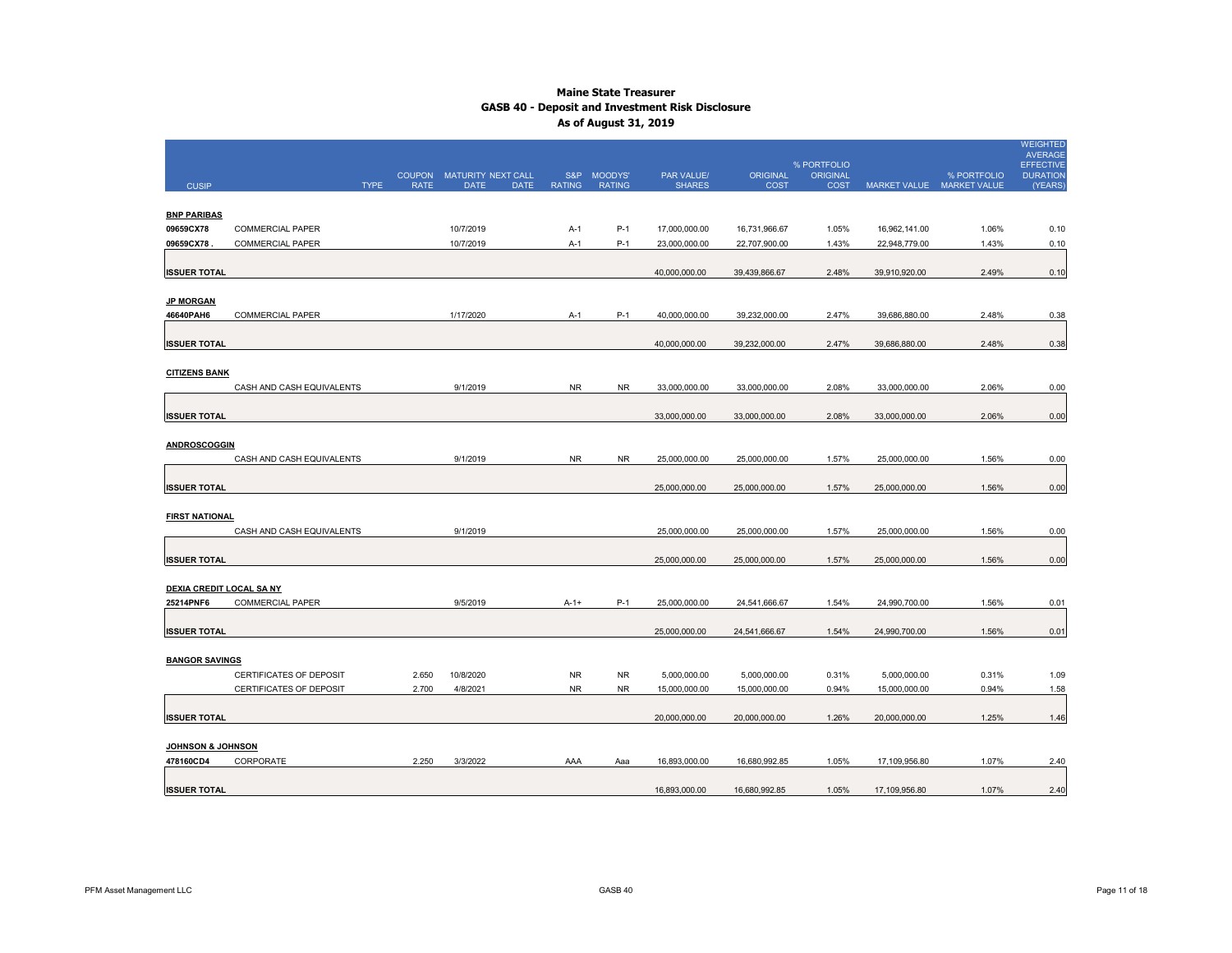|                          |                           |                              |                                          |             |                      |                          |                                    |                                |                                |                     |                                    | <b>WEIGHTED</b><br>AVERAGE |
|--------------------------|---------------------------|------------------------------|------------------------------------------|-------------|----------------------|--------------------------|------------------------------------|--------------------------------|--------------------------------|---------------------|------------------------------------|----------------------------|
|                          |                           |                              |                                          |             |                      |                          |                                    |                                | % PORTFOLIO                    |                     |                                    | <b>EFFECTIVE</b>           |
| <b>CUSIP</b>             | <b>TYPE</b>               | <b>COUPON</b><br><b>RATE</b> | <b>MATURITY NEXT CALL</b><br><b>DATE</b> | <b>DATE</b> | S&P<br><b>RATING</b> | MOODYS'<br><b>RATING</b> | <b>PAR VALUE/</b><br><b>SHARES</b> | <b>ORIGINAL</b><br><b>COST</b> | <b>ORIGINAL</b><br><b>COST</b> | <b>MARKET VALUE</b> | % PORTFOLIO<br><b>MARKET VALUE</b> | <b>DURATION</b><br>(YEARS) |
|                          |                           |                              |                                          |             |                      |                          |                                    |                                |                                |                     |                                    |                            |
| <b>BATH SAVINGS</b>      |                           |                              |                                          |             |                      |                          |                                    |                                |                                |                     |                                    |                            |
|                          | CASH AND CASH EQUIVALENTS |                              | 9/1/2019                                 |             | <b>NR</b>            | <b>NR</b>                | 14,000,000.00                      | 14,000,000.00                  | 0.88%                          | 14,000,000.00       | 0.88%                              | 0.00                       |
|                          |                           |                              |                                          |             |                      |                          |                                    |                                |                                |                     |                                    |                            |
| <b>ISSUER TOTAL</b>      |                           |                              |                                          |             |                      |                          | 14,000,000.00                      | 14,000,000.00                  | 0.88%                          | 14,000,000.00       | 0.88%                              | 0.00                       |
|                          |                           |                              |                                          |             |                      |                          |                                    |                                |                                |                     |                                    |                            |
| <b>MICROSOFT</b>         |                           |                              |                                          |             |                      |                          |                                    |                                |                                |                     |                                    |                            |
| 594918BV5                | CORPORATE                 | 1.850                        | 2/6/2020                                 |             | AAA                  | Aaa                      | 10,000,000.00                      | 10,038,800.00                  | 0.63%                          | 9,992,770.00        | 0.62%                              | 0.43                       |
|                          |                           |                              |                                          |             |                      |                          |                                    |                                |                                |                     |                                    |                            |
| <b>ISSUER TOTAL</b>      |                           |                              |                                          |             |                      |                          | 10,000,000.00                      | 10,038,800.00                  | 0.63%                          | 9,992,770.00        | 0.62%                              | 0.43                       |
|                          |                           |                              |                                          |             |                      |                          |                                    |                                |                                |                     |                                    |                            |
| <b>NATIXIS NY BRANCH</b> |                           |                              |                                          |             |                      |                          |                                    |                                |                                |                     |                                    |                            |
| 63873KWW3                | <b>COMMERCIAL PAPER</b>   |                              | 9/30/2019                                |             | $A-1$                | $P-1$                    | 8,500,000.00                       | 8,406,214.31                   | 0.53%                          | 8,484,555.50        | 0.53%                              | 0.08                       |
|                          |                           |                              |                                          |             |                      |                          |                                    |                                |                                |                     |                                    |                            |
| <b>ISSUER TOTAL</b>      |                           |                              |                                          |             |                      |                          | 8,500,000.00                       | 8,406,214.31                   | 0.53%                          | 8,484,555.50        | 0.53%                              | 0.08                       |
|                          |                           |                              |                                          |             |                      |                          |                                    |                                |                                |                     |                                    |                            |
|                          |                           |                              |                                          |             |                      |                          |                                    |                                |                                |                     |                                    |                            |
| <b>GRAND TOTAL</b>       |                           |                              |                                          |             |                      |                          | 1,596,893,000.00                   | 1,589,988,979.09               | 100.00%                        | 1,599,838,772.30    | 100.00%                            |                            |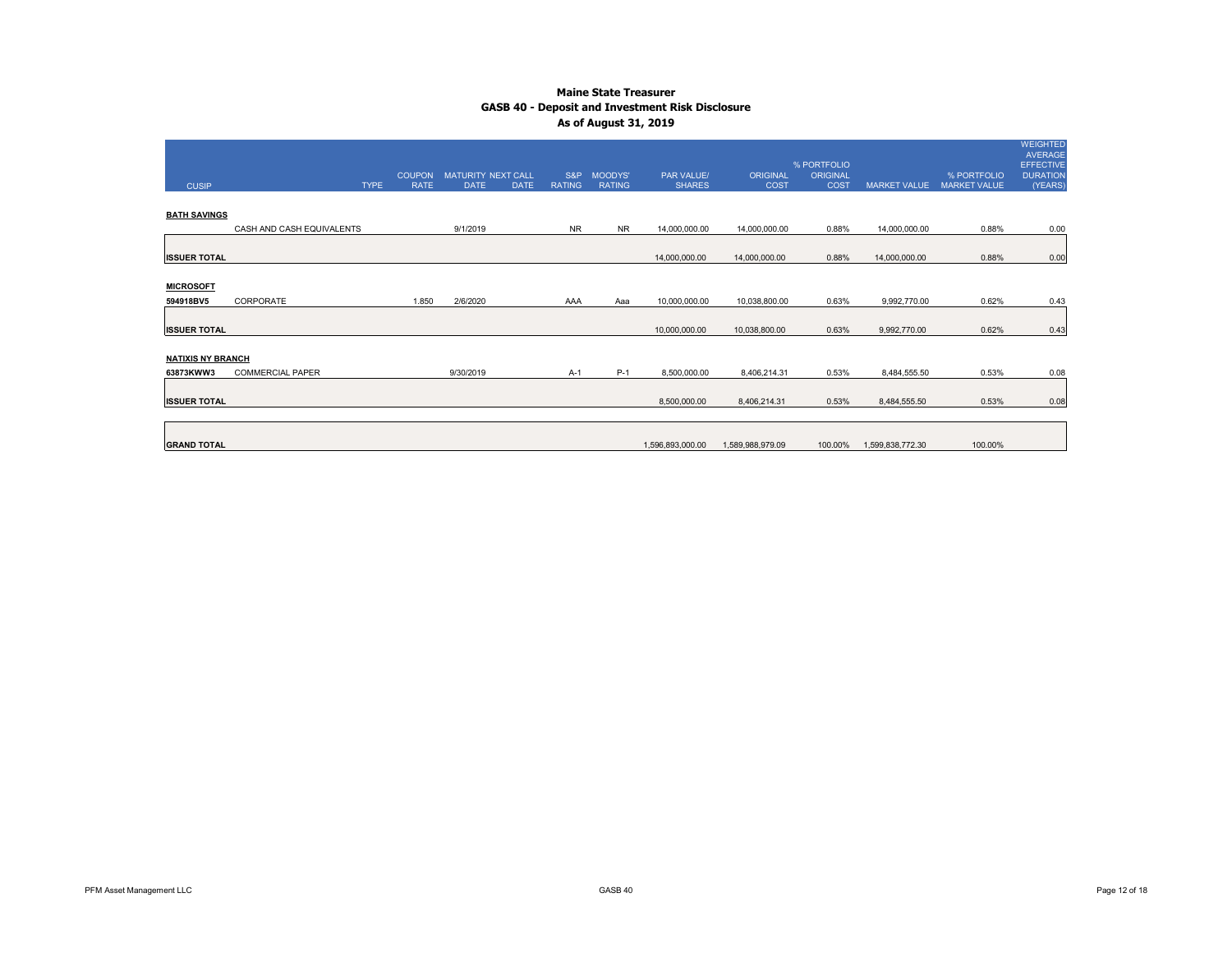#### **Maine State Treasurer Securities Purchased During the Month Ended August 31, 2019**

|                             |                                             |                        |                    |                 |                  |                              |                  |                              | <b>ACCRUED</b><br><b>INTEREST</b> |                    |
|-----------------------------|---------------------------------------------|------------------------|--------------------|-----------------|------------------|------------------------------|------------------|------------------------------|-----------------------------------|--------------------|
| <b>CUSIP</b>                | <b>ISSUER</b>                               | DATE                   | <b>COUPON</b>      | <b>MATURITY</b> | <b>CALL DATE</b> | <b>PAR VALUE/SHARES</b>      | <b>UNIT COST</b> | <b>PRINCIPAL</b>             | <b>PURCHASED</b>                  | <b>YIELD</b>       |
| <b>CASH AND EQUIVALENTS</b> |                                             |                        |                    |                 |                  |                              |                  |                              |                                   |                    |
|                             | <b>BANGOR SAVINGS</b>                       | 8/1/2019               | 2.100 V            |                 |                  | 40,000,000.00                | 100.00           | 40,000,000.00                | 0.00                              | 2.100 V            |
|                             | <b>CAMDEN NATIONAL</b>                      | 8/1/2019               | 2.150 V            |                 |                  | 3,000,000.00                 | 100.00           | 3,000,000.00                 | 0.00                              | 2.150 V            |
|                             | <b>TD BANK</b>                              | 8/2/2019               | 2.160 V            |                 |                  | 29,000,000.00                | 100.00           | 29,000,000.00                | 0.00                              | 2.160 V            |
|                             | <b>BAR HARBOR</b>                           | 8/5/2019               | 2.150 V            |                 |                  | 19,000,000.00                | 100.00           | 19,000,000.00                | 0.00                              | 2.150 V            |
|                             | <b>TD BANK</b>                              | 8/7/2019               | 2.160 V            |                 |                  | 16,000,000.00                | 100.00           | 16,000,000.00                | 0.00                              | 2.160 V            |
|                             | <b>BAR HARBOR</b>                           | 8/8/2019               | 2.150 V            |                 |                  | 25,000,000.00                | 100.00           | 25,000,000.00                | 0.00                              | 2.150 V            |
|                             | <b>BAR HARBOR</b>                           | 8/9/2019               | 2.150 V            |                 |                  | 4,000,000.00                 | 100.00           | 4,000,000.00                 | 0.00                              | 2.150 V            |
|                             | <b>CAMDEN NATIONAL</b>                      | 8/9/2019               | 2.150 V            |                 |                  | 3,000,000.00                 | 100.00           | 3,000,000.00                 | 0.00                              | 2.150 V            |
|                             | <b>CITIZENS BANK</b>                        | 8/9/2019               | 2.150 V            |                 |                  | 38,000,000.00                | 100.00           | 38,000,000.00                | 0.00                              | 2.150 V            |
|                             | <b>TD BANK</b>                              | 8/9/2019               | 2.160 V            |                 |                  | 17,000,000.00                | 100.00           | 17,000,000.00                | 0.00                              | 2.160 V            |
|                             | <b>CAMDEN NATIONAL</b>                      | 8/14/2019              | 2.150 V            |                 |                  | 10,000,000.00                | 100.00           | 10,000,000.00                | 0.00                              | 2.150 V            |
|                             | <b>CITIZENS BANK</b>                        | 8/14/2019              | 2.150 V            |                 |                  | 12,000,000.00                | 100.00           | 12,000,000.00                | 0.00                              | 2.150 V            |
|                             | <b>CAMDEN NATIONAL</b>                      | 8/15/2019              | 2.150 V            |                 |                  | 13,000,000.00                | 100.00           | 13,000,000.00                | 0.00                              | 2.150 V            |
|                             | FIDELITY GOVERNMENT MMF                     | 8/16/2019              | 2.050 V            |                 |                  | 91,000,000.00                | 100.00           | 91,000,000.00                | 0.00                              | 2.050 V            |
|                             | <b>CAMDEN NATIONAL</b>                      | 8/16/2019              | 2.150 V            |                 |                  | 5,000,000.00                 | 100.00           | 5,000,000.00                 | 0.00                              | 2.150 V            |
|                             | FIDELITY GOVERNMENT MMF                     | 8/21/2019              | 2.050 V            |                 |                  | 32,000,000.00                | 100.00           | 32,000,000.00                | 0.00                              | 2.050 V            |
|                             | FIDELITY GOVERNMENT MMF                     | 8/23/2019              | 2.050 V            |                 |                  | 51,000,000.00                | 100.00           | 51,000,000.00                | 0.00                              | 2.050 V<br>2.150 V |
|                             | <b>CAMDEN NATIONAL</b><br><b>BAR HARBOR</b> | 8/28/2019<br>8/30/2019 | 2.150 V<br>2.150 V |                 |                  | 8,000,000.00                 | 100.00           | 8,000,000.00                 | 0.00<br>0.00                      | 2.150 V            |
|                             | <b>CAMDEN NATIONAL</b>                      | 8/30/2019              | 2.150 V            |                 |                  | 9,000,000.00<br>9,000,000.00 | 100.00<br>100.00 | 9,000,000.00<br>9,000,000.00 | 0.00                              | 2.150 V            |
|                             | CITIZENS BANK                               | 8/30/2019              | 2.150 V            |                 |                  | 16,000,000.00                | 100.00           | 16,000,000.00                | 0.00                              | 2.150 V            |
|                             |                                             |                        |                    |                 |                  |                              |                  |                              |                                   |                    |
| <b>TOTAL:</b>               |                                             |                        |                    |                 |                  | 450,000,000.00               |                  | 450,000,000.00               | 0.00                              |                    |
|                             |                                             |                        |                    |                 |                  |                              |                  |                              |                                   |                    |
| <b>U.S. TREASURIES</b>      |                                             |                        |                    |                 |                  |                              |                  |                              |                                   |                    |
| 9128287C8                   | <b>US TREASURY</b>                          | 8/1/2019               | 1.750              | 7/15/2022       |                  | 25,000,000.00                | 99.871           | 24,967,773.44                | 20,210.60                         | 1.79               |
| 9128287C8                   | <b>US TREASURY</b>                          | 8/5/2019               | 1.750              | 7/15/2022       |                  | 26,000,000.00                | 100.547          | 26, 142, 187.50              | 25,964.67                         | 1.56               |
|                             |                                             |                        |                    |                 |                  |                              |                  |                              |                                   |                    |
| 9128287C8                   | <b>US TREASURY</b>                          | 8/23/2019              | 1.750              | 7/15/2022       |                  | 35,000,000.00                | 100.605          | 35,211,914.06                | 64,911.68                         | 1.54               |
| 9128282F6                   | <b>US TREASURY</b>                          | 8/28/2019              | 1.125              | 8/31/2021       |                  | 30,000,000.00                | 99.215           | 29,764,453.13                | 165,998.64                        | 1.52               |
| <b>TOTAL:</b>               |                                             |                        |                    |                 |                  | 116,000,000.00               |                  | 116,086,328.13               | 277,085.59                        |                    |
|                             |                                             |                        |                    |                 |                  |                              |                  |                              |                                   |                    |
|                             | <b>FEDERAL AGENCY SECURITIES</b>            |                        |                    |                 |                  |                              |                  |                              |                                   |                    |
| 3130AGXV2                   | <b>FHLB</b>                                 | 8/26/2019              | 2.070              | 8/26/2021       |                  | 35,000,000.00                | 100.000          | 35,000,000.00                | 0.00                              | 2.07               |
| <b>TOTAL:</b>               |                                             |                        |                    |                 |                  | 35,000,000.00                |                  | 35,000,000.00                | 0.00                              |                    |
|                             |                                             |                        |                    |                 |                  |                              |                  |                              |                                   |                    |
| <b>GRAND TOTAL:</b>         |                                             |                        |                    |                 |                  | 601,000,000.00               |                  | 601,086,328.13               | 277,085.59                        |                    |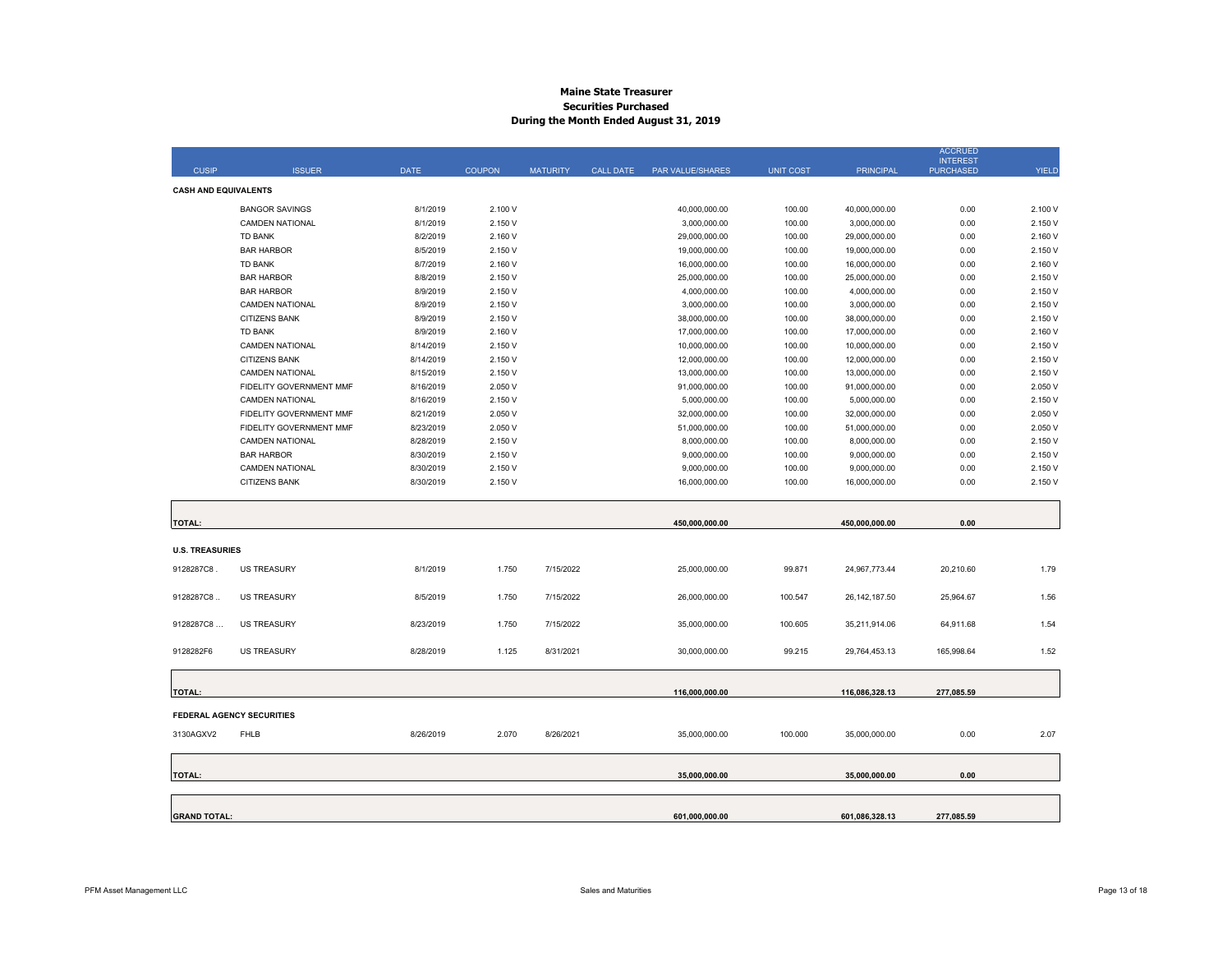### **Maine State TreasurerSecurities Sold and Matured During the Month Ended August 31, 2019**

|               |                                |             | <b>MATURITY/</b>  |                  |                | <b>AMORTIZED COST AT</b><br><b>SALE OR MATURITY</b> |        | <b>MARKET VALUE AT</b><br>SALE / SALE OR MATURITY /<br>ACCRETION / MATURITY CHANGE IN MARKET REALIZED GAIN |        | <b>ACCRUED</b><br><b>INTEREST</b> | <b>INTEREST</b> | <b>INTEREST</b> |         |
|---------------|--------------------------------|-------------|-------------------|------------------|----------------|-----------------------------------------------------|--------|------------------------------------------------------------------------------------------------------------|--------|-----------------------------------|-----------------|-----------------|---------|
| <b>CUSIP</b>  | <b>ISSUER</b>                  | <b>DATE</b> | COUPON CALL DATE  | PAR VALUE/SHARES | ORIGINAL COST  | (AMORT)                                             | PRICE  | <b>VALUE</b>                                                                                               | (LOSS) | <b>SOLD</b>                       | <b>RECEIVED</b> | <b>EARNED</b>   | YIELD   |
|               | <b>CASH AND EQUIVALENTS</b>    |             |                   |                  |                |                                                     |        |                                                                                                            |        |                                   |                 |                 |         |
|               | <b>CITIZENS BANK</b>           | 8/1/2019    | 2.150 V           | 72,000,000.00    | 72,000,000.00  | 72,000,000.00                                       | 100.00 | 72,000,000.00                                                                                              | 0.00   | 0.00                              | 0.00            | 0.00            | 2.150 V |
|               |                                |             |                   |                  |                | 0.00                                                |        | 0.00                                                                                                       |        |                                   |                 |                 |         |
|               | <b>TD BANK</b>                 | 8/1/2019    | 2.160 V           | 56,000,000.00    | 56,000,000.00  | 56,000,000.00                                       | 100.00 | 56,000,000.00                                                                                              | 0.00   | 0.00                              | 0.00            | 0.00            | 2.160 V |
|               |                                |             |                   |                  |                | 0.00                                                |        | 0.00                                                                                                       |        |                                   |                 |                 |         |
|               | <b>CAMDEN NATIONAL</b>         | 8/6/2019    | 2.150 V           | 4,000,000.00     | 4,000,000.00   | 4,000,000.00                                        | 100.00 | 4,000,000.00                                                                                               | 0.00   | 0.00                              | 0.00            | 0.00            | 2.150 V |
|               |                                |             |                   |                  |                | 0.00                                                |        | 0.00                                                                                                       |        |                                   |                 |                 |         |
|               | <b>BANGOR SAVINGS</b>          | 8/8/2019    | 2.100 V           | 40,000,000.00    | 40,000,000.00  | 40,000,000.00                                       | 100.00 | 40,000,000.00                                                                                              | 0.00   | 0.00                              | 0.00            | 0.00            | 2.100 V |
|               | <b>CAMDEN NATIONAL</b>         | 8/8/2019    | 2.150 V           | 5,000,000.00     | 5,000,000.00   | 0.00<br>5,000,000.00                                | 100.00 | 0.00<br>5,000,000.00                                                                                       | 0.00   | 0.00                              | 0.00            | 0.00            | 2.150 V |
|               |                                |             |                   |                  |                | 0.00                                                |        | 0.00                                                                                                       |        |                                   |                 |                 |         |
|               | <b>CAMDEN NATIONAL</b>         | 8/12/2019   | 2.150 V           | 23,000,000.00    | 23,000,000.00  | 23,000,000.00                                       | 100.00 | 23,000,000.00                                                                                              | 0.00   | 0.00                              | 0.00            | 0.00            | 2.150 V |
|               |                                |             |                   |                  |                | 0.00                                                |        | 0.00                                                                                                       |        |                                   |                 |                 |         |
|               | FIDELITY GOVERNMENT MMF        | 8/19/2019   | 2.050 V           | 27,000,000.00    | 27,000,000.00  | 27,000,000.00                                       | 100.00 | 27,000,000.00                                                                                              | 0.00   | 0.00                              | 0.00            | 0.00            | 2.050 V |
|               |                                |             |                   |                  |                | 0.00                                                |        | 0.00                                                                                                       |        |                                   |                 |                 |         |
|               | FIDELITY GOVERNMENT MMF        | 8/22/2019   | 2.050 V           | 33,000,000.00    | 33,000,000.00  | 33,000,000.00                                       | 100.00 | 33,000,000.00                                                                                              | 0.00   | 0.00                              | 0.00            | 0.00            | 2.050 V |
|               |                                |             |                   |                  |                | 0.00                                                |        | 0.00                                                                                                       |        |                                   |                 |                 |         |
|               | <b>FIDELITY GOVERNMENT MMF</b> | 8/26/2019   | 2.050 V           | 114,000,000.00   | 114,000,000.00 | 114,000,000.00                                      | 100.00 | 114,000,000.00                                                                                             | 0.00   | 0.00                              | 0.00            | 0.00            | 2.050 V |
|               |                                |             |                   |                  |                | 0.00                                                |        | 0.00                                                                                                       |        |                                   |                 |                 |         |
|               | <b>CAMDEN NATIONAL</b>         | 8/26/2019   | 2.150 V           | 22,000,000.00    | 22,000,000.00  | 22,000,000.00                                       | 100.00 | 22,000,000.00                                                                                              | 0.00   | 0.00                              | 0.00            | 0.00            | 2.150 V |
|               |                                |             |                   |                  |                | 0.00                                                |        | 0.00                                                                                                       |        |                                   |                 |                 |         |
|               | <b>BAR HARBOR</b>              | 8/27/2019   | 2.150 V           | 17,000,000.00    | 17,000,000.00  | 17,000,000.00                                       | 100.00 | 17,000,000.00                                                                                              | 0.00   | 0.00                              | 0.00            | 0.00            | 2.150 V |
|               |                                |             |                   |                  |                | 0.00                                                |        | 0.00                                                                                                       |        |                                   |                 |                 |         |
|               | <b>CAMDEN NATIONAL</b>         | 8/27/2019   | 2.150 V           | 16,000,000.00    | 16,000,000.00  | 16,000,000.00                                       | 100.00 | 16,000,000.00                                                                                              | 0.00   | 0.00                              | 0.00            | 0.00            | 2.150 V |
|               |                                |             |                   |                  |                | 0.00                                                |        | 0.00                                                                                                       |        |                                   |                 |                 |         |
|               | <b>CITIZENS BANK</b>           | 8/27/2019   | 2.150 V           | 11,000,000.00    | 11,000,000.00  | 11,000,000.00<br>0.00                               | 100.00 | 11,000,000.00<br>0.00                                                                                      | 0.00   | 0.00                              | 0.00            | 0.00            | 2.150 V |
|               | <b>BAR HARBOR</b>              | 8/29/2019   | 2.150 V           | 13.000.000.00    | 13,000,000.00  | 13,000,000.00                                       | 100.00 | 13,000,000.00                                                                                              | 0.00   | 0.00                              | 0.00            | 0.00            | 2.150 V |
|               |                                |             |                   |                  |                | 0.00                                                |        | 0.00                                                                                                       |        |                                   |                 |                 |         |
|               | <b>CAMDEN NATIONAL</b>         | 8/29/2019   | 2.150 V           | 21,000,000.00    | 21,000,000.00  | 21,000,000.00                                       | 100.00 | 21,000,000.00                                                                                              | 0.00   | 0.00                              | 0.00            | 0.00            | 2.150 V |
|               |                                |             |                   |                  |                | 0.00                                                |        | 0.00                                                                                                       |        |                                   |                 |                 |         |
|               | <b>CITIZENS BANK</b>           | 8/29/2019   | 2.150 V           | 22,000,000.00    | 22,000,000.00  | 22,000,000.00                                       | 100.00 | 22,000,000.00                                                                                              | 0.00   | 0.00                              | 0.00            | 0.00            | 2.150 V |
|               |                                |             |                   |                  |                | 0.00                                                |        | 0.00                                                                                                       |        |                                   |                 |                 |         |
|               |                                |             |                   | 496,000,000.00   | 496,000,000.00 | 496,000,000.00                                      |        | 496,000,000.00                                                                                             | 0.00   | 0.00                              | 0.00            | 0.00            |         |
| <b>TOTAL:</b> |                                |             |                   |                  |                | 0.00                                                |        | 0.00                                                                                                       |        |                                   |                 |                 |         |
|               |                                |             |                   |                  |                |                                                     |        |                                                                                                            |        |                                   |                 |                 |         |
|               | <b>CERTIFICATES OF DEPOSIT</b> |             |                   |                  |                |                                                     |        |                                                                                                            |        |                                   |                 |                 |         |
|               |                                |             |                   |                  |                |                                                     |        |                                                                                                            |        |                                   |                 |                 |         |
|               | <b>BAR HARBOR</b>              | 8/3/2019    | 8/3/2019<br>2.511 | 20,000,000.00    | 20,000,000.00  | 20,000,000.00                                       | 0.00   | 20,000,000.00                                                                                              | 0.00   | 0.00                              | 508,447.67      | 2,082.84        | 2.51    |
|               |                                |             |                   |                  |                | 0.00                                                |        | 0.00                                                                                                       |        |                                   |                 |                 |         |
|               | <b>BAR HARBOR</b>              | 8/8/2019    | 1.900<br>8/8/2019 | 25,000,000.00    | 25,000,000.00  | 25,000,000.00                                       | 0.00   | 25,000,000.00                                                                                              | 0.00   | 0.00                              | 967,499.82      | 13,541.49       | 1.90    |
|               |                                |             |                   |                  |                | 0.00                                                |        | 0.00                                                                                                       |        |                                   |                 |                 |         |
|               |                                |             |                   | 45,000,000.00    | 45,000,000.00  | 45,000,000.00                                       |        | 45,000,000.00                                                                                              | 0.00   | 0.00                              | 1,475,947.49    | 15,624.33       |         |
| <b>TOTAL:</b> |                                |             |                   |                  |                | 0.00                                                |        | 0.00                                                                                                       |        |                                   |                 |                 |         |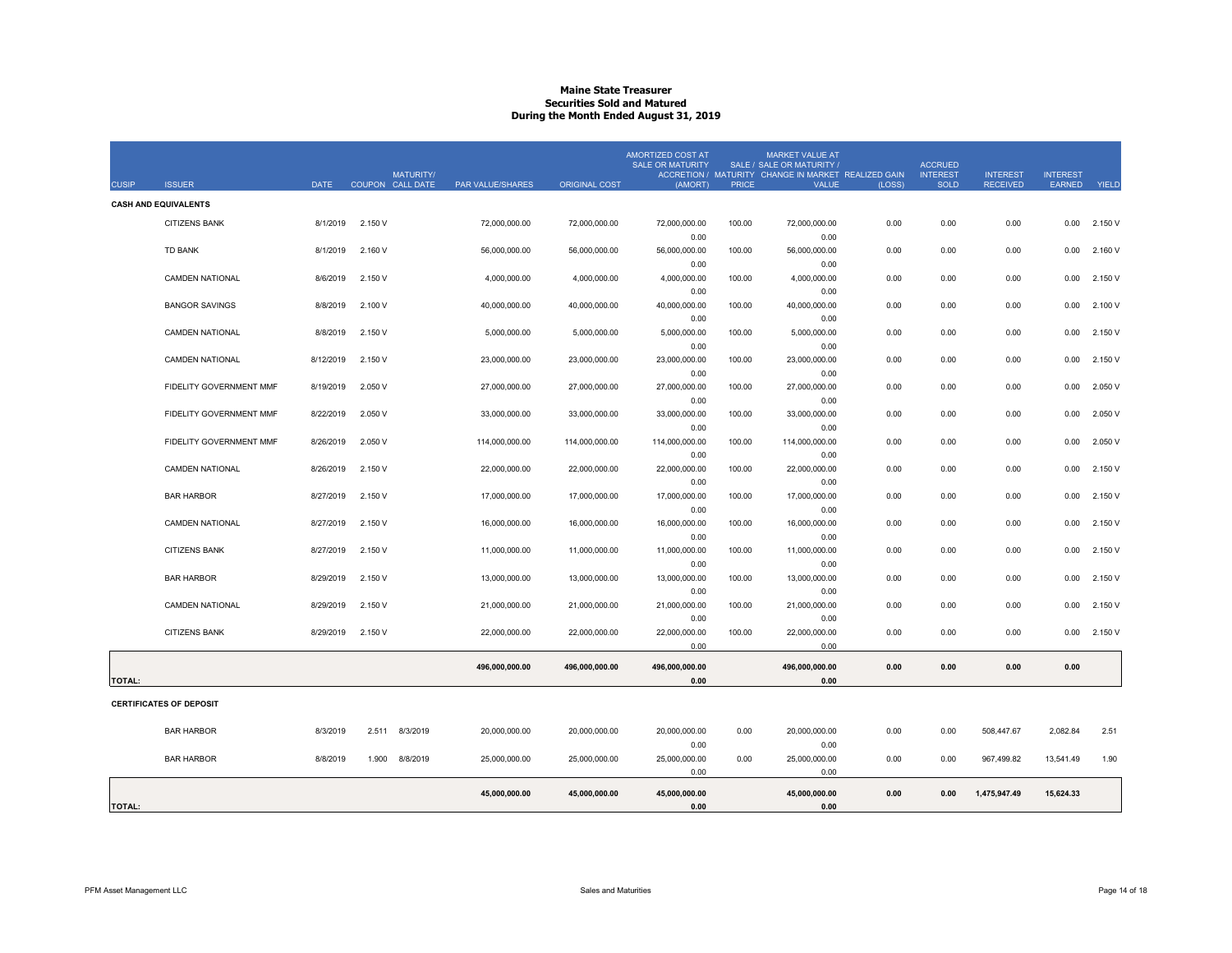### **Maine State TreasurerSecurities Sold and Matured During the Month Ended August 31, 2019**

|                         |                                        |           |       |                                      |                      |                      | AMORTIZED COST AT<br><b>SALE OR MATURITY</b> |              | <b>MARKET VALUE AT</b><br>SALE / SALE OR MATURITY /                 |        | <b>ACCRUED</b>                 |                                    |                                  |       |
|-------------------------|----------------------------------------|-----------|-------|--------------------------------------|----------------------|----------------------|----------------------------------------------|--------------|---------------------------------------------------------------------|--------|--------------------------------|------------------------------------|----------------------------------|-------|
| <b>CUSIP</b>            | <b>ISSUER</b>                          | DATE      |       | <b>MATURITY/</b><br>COUPON CALL DATE | PAR VALUE/SHARES     | <b>ORIGINAL COST</b> | (AMORT)                                      | <b>PRICE</b> | ACCRETION / MATURITY CHANGE IN MARKET REALIZED GAIN<br><b>VALUE</b> | (LOSS) | <b>INTEREST</b><br><b>SOLD</b> | <b>INTEREST</b><br><b>RECEIVED</b> | <b>INTEREST</b><br><b>EARNED</b> | YIELD |
|                         |                                        |           |       |                                      |                      |                      |                                              |              |                                                                     |        |                                |                                    |                                  |       |
| <b>COMMERCIAL PAPER</b> |                                        |           |       |                                      |                      |                      |                                              |              |                                                                     |        |                                |                                    |                                  |       |
| 22533UV59               | CANADIAN IMPERIAL HOLDINGS             | 8/5/2019  | 0.000 | 8/5/2019                             | 25,000,000.00        | 24,665,069.44        | 25,000,000.00                                | 100.00       | 25,000,000.00                                                       | 0.00   | 0.00                           | 0.00                               | 0.00                             |       |
|                         |                                        |           |       |                                      |                      |                      | 7,361.00                                     |              | 8,175.00                                                            |        |                                |                                    |                                  |       |
|                         | 22533UV59 . CANADIAN IMPERIAL HOLDINGS | 8/5/2019  | 0.000 | 8/5/2019                             | 17,000,000.00        | 16,812,428.61        | 17,000,000.00                                | 100.00       | 17,000,000.00                                                       | 0.00   | 0.00                           | 0.00                               | 0.00                             |       |
|                         |                                        |           |       |                                      |                      |                      | 4,778.87                                     |              | 5,559.00                                                            |        |                                |                                    |                                  |       |
| 13607FVG8               | CANADIAN IMPERIAL HOLDINGS             | 8/16/2019 | 0.000 | 8/16/2019                            | 25,000,000.00        | 24,460,562.50        | 25,000,000.00<br>29,968.75                   | 100.00       | 25,000,000.00<br>25,750.00                                          | 0.00   | 0.00                           | 0.00                               | 0.00                             |       |
|                         |                                        |           |       |                                      |                      |                      |                                              |              |                                                                     |        |                                |                                    |                                  |       |
|                         |                                        |           |       |                                      | 67,000,000.00        | 65,938,060.55        | 67,000,000.00                                |              | 67,000,000.00                                                       | 0.00   | 0.00                           | 0.00                               | 0.00                             |       |
| <b>TOTAL:</b>           |                                        |           |       |                                      |                      |                      | 42,108.62                                    |              | 39,484.00                                                           |        |                                |                                    |                                  |       |
| <b>U.S. TREASURIES</b>  |                                        |           |       |                                      |                      |                      |                                              |              |                                                                     |        |                                |                                    |                                  |       |
|                         |                                        |           |       |                                      |                      |                      |                                              |              |                                                                     |        |                                |                                    |                                  |       |
| 912828D80               | <b>US TREASURY</b>                     | 8/31/2019 |       | 1.625 8/31/2019                      | 15,000,000.00        | 14,862,304.69        | 15,000,000.00                                | 100.00       | 15,000,000.00                                                       | 0.00   | 0.00                           | 121,875.00                         | 19,870.92                        |       |
|                         |                                        |           |       |                                      |                      |                      | 10,659.60                                    |              | 6,840.00                                                            |        |                                |                                    |                                  |       |
|                         | 912828D80 . US TREASURY                | 8/31/2019 | 1.625 | 8/31/2019                            | 25,000,000.00        | 24,775,390.63        | 25,000,000.00                                | 100.00       | 25,000,000.00                                                       | 0.00   | 0.00                           | 203,125.00                         | 33,118.21                        |       |
|                         |                                        |           |       |                                      |                      |                      | 19,481.25                                    |              | 11,400.00                                                           |        |                                |                                    |                                  |       |
|                         |                                        |           |       |                                      | 40,000,000.00        | 39,637,695.32        | 40,000,000.00                                |              | 40,000,000.00                                                       | 0.00   | 0.00                           | 325,000.00                         | 52,989.13                        |       |
| <b>TOTAL:</b>           |                                        |           |       |                                      |                      |                      | 30,140.85                                    |              | 18,240.00                                                           |        |                                |                                    |                                  |       |
|                         |                                        |           |       |                                      |                      |                      |                                              |              |                                                                     |        |                                |                                    |                                  |       |
|                         | FEDERAL AGENCY SECURITIES              |           |       |                                      |                      |                      |                                              |              |                                                                     |        |                                |                                    |                                  |       |
|                         |                                        |           |       |                                      |                      |                      |                                              |              |                                                                     |        |                                |                                    |                                  |       |
| 3130AGGK5 FHLB          |                                        | 8/23/2019 | 2.650 | 8/23/2019                            | 5,000,000.00         | 4,999,750.00         | 5,000,000.00                                 | 100.00       | 5,000,000.00                                                        | 0.00   | 0.00                           | 33,125.00                          | 8,097.22                         |       |
| 3130AGGK5. FHLB         |                                        | 8/23/2019 | 2.650 | 8/23/2019                            | 50,000,000.00        | 49,997,500.00        | 232.25<br>50,000,000.00                      | 100.00       | (140.00)<br>50,000,000.00                                           | 0.00   | 0.00                           | 331,250.00                         | 80,972.22                        |       |
|                         |                                        |           |       |                                      |                      |                      | 2,322.50                                     |              | (1,400.00)                                                          |        |                                |                                    |                                  |       |
| 3135G0P49 FNMA          |                                        | 8/28/2019 | 1.000 | 8/28/2019                            | 15,000,000.00        | 15,011,700.00        | 15,000,000.00                                | 100.00       | 15,000,000.00                                                       | 0.00   | 0.00                           | 75,000.00                          | 11,250.00                        |       |
|                         |                                        |           |       |                                      |                      |                      | (298.50)                                     |              | 13,545.00                                                           |        |                                |                                    |                                  |       |
| 3135G0P49. FNMA         |                                        | 8/28/2019 | 1.000 | 8/28/2019                            | 15,000,000.00        | 14,992,200.00        | 15,000,000.00                                | 100.00       | 15,000,000.00                                                       | 0.00   | 0.00                           | 75,000.00                          | 11,250.00                        |       |
|                         |                                        |           |       |                                      |                      |                      | 203.70                                       |              | 13,545.00                                                           |        |                                |                                    |                                  |       |
|                         |                                        |           |       |                                      | 85,000,000.00        | 85,001,150.00        | 85,000,000.00                                |              | 85,000,000.00                                                       | 0.00   | 0.00                           | 514,375.00                         | 111,569.44                       |       |
| <b>TOTAL:</b>           |                                        |           |       |                                      |                      |                      | 2,459.95                                     |              | 25,550.00                                                           |        |                                |                                    |                                  |       |
|                         |                                        |           |       |                                      |                      |                      |                                              |              |                                                                     |        |                                |                                    |                                  |       |
|                         |                                        |           |       |                                      | \$<br>733,000,000.00 | 731,576,905.87       | 733,000,000.00                               |              | 733,000,000.00                                                      | 0.00   | 0.00                           | 2,315,322.49                       | 180,182.90                       |       |
| <b>GRAND TOTAL:</b>     |                                        |           |       |                                      |                      |                      | 74,709.42                                    |              | 83,274.00                                                           |        |                                |                                    |                                  |       |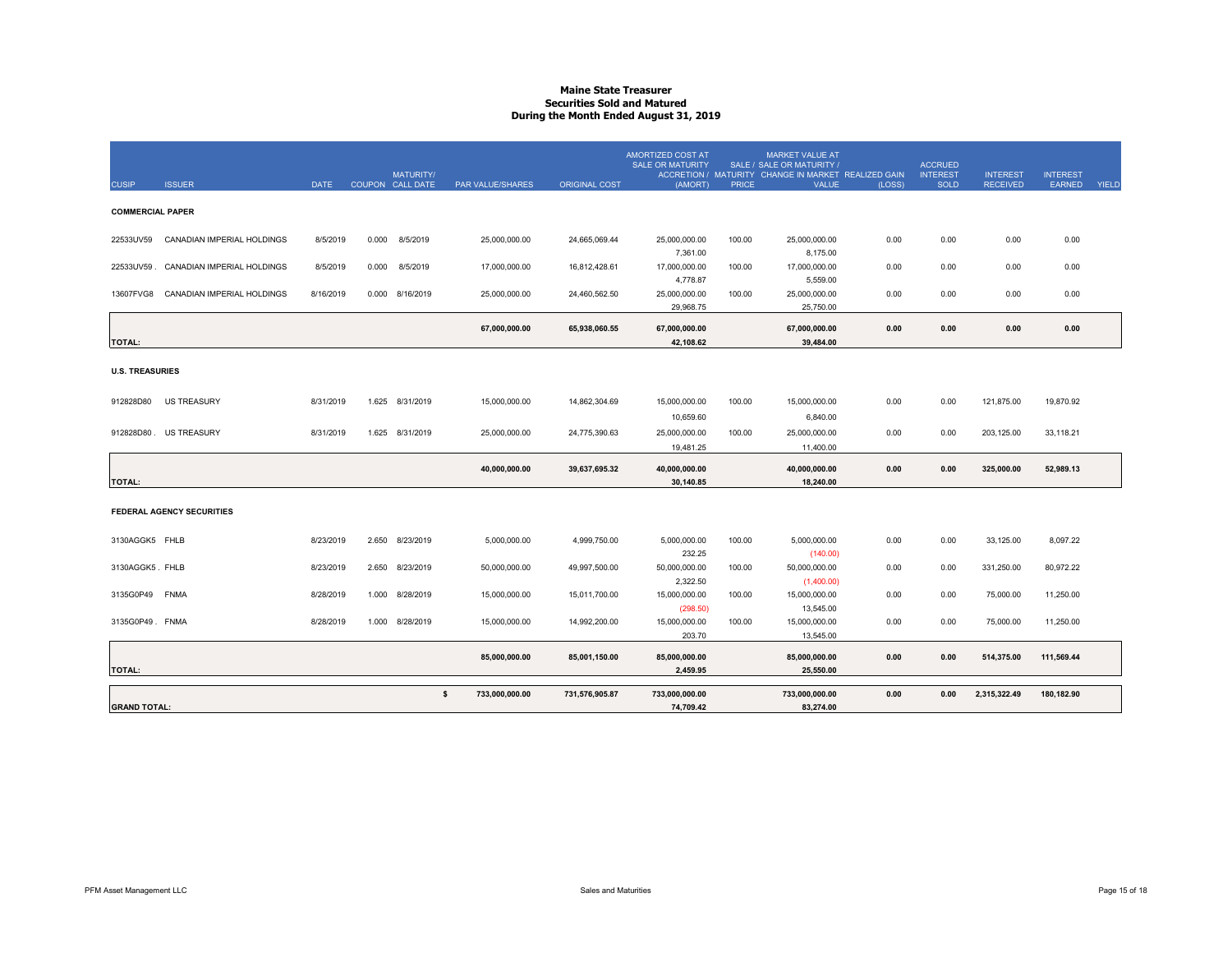#### **Maine State Treasurer Transaction Report For the Month Ended August 31, 2019**

|             |              |                    |                      |                                                             |                 |                         |                  |                 | <b>TRANSACTION</b> |                   |
|-------------|--------------|--------------------|----------------------|-------------------------------------------------------------|-----------------|-------------------------|------------------|-----------------|--------------------|-------------------|
| <b>DATE</b> | <b>CUSIP</b> | <b>TRANSACTION</b> | <b>SECURITY TYPE</b> | <b>DESCRIPTION</b>                                          | <b>MATURITY</b> | <b>PAR VALUE/SHARES</b> | <b>PRINCIPAL</b> | <b>INTEREST</b> | <b>TOTAL</b>       | <b>BALANCE</b>    |
|             |              |                    |                      |                                                             |                 |                         |                  |                 |                    |                   |
| 8/1/2019    |              | <b>INTEREST</b>    | <b>CASH EQUIV</b>    | FIDELITY GOVERNMENT<br><b>MMF</b>                           |                 | 0.00                    | 0.00             | 12,593.61       | 12,593.61          | 12.593.61         |
|             | 9128287C8    | <b>BUY</b>         | <b>UST</b>           | <b>US TREASURY</b>                                          | 7/15/2022       | 24,967,773.44           | 24,967,773.44    | 20,210.60       | (24,987,984.04)    | (24, 975, 390.43) |
|             |              | <b>INTEREST</b>    | <b>CASH EQUIV</b>    | ANDROSCOGGIN                                                |                 | 0.00                    | 0.00             | 53,944.66       | 53,944.66          | (24, 921, 445.77) |
|             |              | <b>BUY</b>         | <b>CASH EQUIV</b>    | <b>BANGOR SAVINGS</b>                                       |                 | 40,000,000.00           | 40,000,000.00    | 0.00            | (40,000,000.00)    | (64, 921, 445.77) |
|             |              | <b>INTEREST</b>    | <b>CASH EQUIV</b>    | <b>BANGOR SAVINGS</b>                                       |                 | 0.00                    | 0.00             | 43,567.12       | 43,567.12          | (64, 877, 878.65) |
|             |              | <b>INTEREST</b>    | <b>CASH EQUIV</b>    | <b>BATH SAVINGS</b>                                         |                 | 0.00                    | 0.00             | 29,115.65       | 29,115.65          | (64, 848, 763.00) |
|             |              | <b>INTEREST</b>    | CASH EQUIV           | <b>BAR HARBOR</b>                                           |                 | 0.00                    | 0.00             | 12,686.30       | 12,686.30          | (64,836,076.70)   |
|             |              | <b>BUY</b>         | <b>CASH EQUIV</b>    | <b>CAMDEN NATIONAL</b>                                      |                 | 3,000,000.00            | 3,000,000.00     | 0.00            | (3,000,000.00)     | (67,836,076.70)   |
|             |              | <b>INTEREST</b>    | <b>CASH EQUIV</b>    | <b>CAMDEN NATIONAL</b>                                      |                 | 0.00                    | 0.00             | 85,230.64       | 85,230.64          | (67, 750, 846.06) |
|             |              | <b>INTEREST</b>    | <b>CASH EQUIV</b>    | <b>CITIZENS BANK</b>                                        |                 | 0.00                    | 0.00             | 96,302.91       | 96,302.91          | (67, 654, 543.15) |
|             |              | SELL               | <b>CASH EQUIV</b>    | <b>CITIZENS BANK</b>                                        |                 | 72,000,000.00           | 72,000,000.00    | 0.00            | 72,000,000.00      | 4,345,456.85      |
|             |              | <b>INTEREST</b>    | <b>CASH EQUIV</b>    | <b>FIRST NATIONAL</b>                                       |                 | 0.00                    | 0.00             | 50,171.23       | 50,171.23          | 4,395,628.08      |
|             |              | <b>INTEREST</b>    | <b>CASH EQUIV</b>    | <b>TD BANK</b>                                              |                 | 0.00                    | 0.00             | 441,775.34      | 441,775.34         | 4,837,403.42      |
|             |              | SELL               | <b>CASH EQUIV</b>    | <b>TD BANK</b>                                              |                 | 56,000,000.00           | 56,000,000.00    | 0.00            | 56,000,000.00      | 60,837,403.42     |
| 8/2/2019    |              | <b>BUY</b>         | <b>CASH EQUIV</b>    | <b>TD BANK</b>                                              |                 | 29.000.000.00           | 29.000.000.00    | 0.00            | (29,000,000.00)    | 31.837.403.42     |
| 8/3/2019    |              | <b>MATURITY</b>    | CD                   | <b>BAR HARBOR</b>                                           | 8/3/2019        | 20,000,000.00           | 20,000,000.00    | 508,447.67      | 20,508,447.67      | 52,345,851.09     |
| 8/5/2019    | 22533UV59    | <b>MATURITY</b>    | CP                   | CANADIAN IMPERIAL<br><b>HOLDINGS</b>                        | 8/5/2019        | 25,000,000.00           | 25,000,000.00    | 0.00            | 25,000,000.00      | 77,345,851.09     |
|             | 22533UV59    | <b>MATURITY</b>    | CP                   | CANADIAN IMPERIAL<br><b>HOLDINGS</b>                        | 8/5/2019        | 17,000,000.00           | 17,000,000.00    | 0.00            | 17,000,000.00      | 94,345,851.09     |
|             | 9128287C8    | <b>BUY</b>         | <b>UST</b>           | <b>US TREASURY</b>                                          | 7/15/2022       | 26, 142, 187.50         | 26, 142, 187.50  | 25,964.67       | (26, 168, 152.17)  | 68,177,698.92     |
|             |              | <b>BUY</b>         | <b>CASH EQUIV</b>    | <b>BAR HARBOR</b>                                           |                 | 19,000,000.00           | 19,000,000.00    | 0.00            | (19,000,000.00)    | 49,177,698.92     |
| 8/6/2019    | 594918BV5    | <b>INTEREST</b>    | CORP                 | <b>MICROSOFT</b>                                            | 2/6/2020        | 0.00                    | 0.00             | 92,500.00       | 92,500.00          | 49,270,198.92     |
|             |              | <b>SELL</b>        | <b>CASH EQUIV</b>    | <b>CAMDEN NATIONAL</b>                                      |                 | 4,000,000.00            | 4,000,000.00     | 0.00            | 4,000,000.00       | 53,270,198.92     |
| 8/7/2019    |              | <b>BUY</b>         | <b>CASH EQUIV</b>    | <b>TD BANK</b>                                              |                 | 16,000,000.00           | 16,000,000.00    | 0.00            | (16,000,000.00)    | 37,270,198.92     |
| 8/8/2019    |              | SELL               | <b>CASH EQUIV</b>    | <b>BANGOR SAVINGS</b>                                       |                 | 40,000,000.00           | 40,000,000.00    | 0.00            | 40,000,000.00      | 77,270,198.92     |
|             |              | <b>BUY</b>         | <b>CASH EQUIV</b>    | <b>BAR HARBOR</b>                                           |                 | 25,000,000.00           | 25,000,000.00    | 0.00            | (25,000,000.00)    | 52,270,198.92     |
|             |              | SELL               | <b>CASH EQUIV</b>    | <b>CAMDEN NATIONAL</b>                                      |                 | 5,000,000.00            | 5,000,000.00     | 0.00            | 5,000,000.00       | 57,270,198.92     |
|             |              | <b>MATURITY</b>    | <b>CD</b>            | <b>BAR HARBOR</b>                                           | 8/8/2019        | 25,000,000.00           | 25,000,000.00    | 967,499.82      | 25,967,499.82      | 83,237,698.74     |
| 8/9/2019    |              | <b>BUY</b>         | <b>CASH EQUIV</b>    | <b>BAR HARBOR</b>                                           |                 | 4,000,000.00            | 4,000,000.00     | 0.00            | (4,000,000.00)     | 79,237,698.74     |
|             |              | <b>BUY</b>         | <b>CASH EQUIV</b>    | <b>CAMDEN NATIONAL</b>                                      |                 | 3,000,000.00            | 3,000,000.00     | 0.00            | (3,000,000.00)     | 76,237,698.74     |
|             |              | <b>BUY</b>         | <b>CASH EQUIV</b>    | <b>CITIZENS BANK</b>                                        |                 | 38,000,000.00           | 38,000,000.00    | 0.00            | (38,000,000.00)    | 38,237,698.74     |
|             |              | <b>BUY</b>         | <b>CASH EQUIV</b>    | <b>TD BANK</b>                                              |                 | 17,000,000.00           | 17,000,000.00    | 0.00            | (17,000,000.00)    | 21,237,698.74     |
| 8/12/2019   |              | SELL               | <b>CASH EQUIV</b>    | <b>CAMDEN NATIONAL</b>                                      |                 | 23,000,000.00           | 23,000,000.00    | 0.00            | 23,000,000.00      | 44,237,698.74     |
| 8/14/2019   |              | <b>BUY</b>         | <b>CASH EQUIV</b>    | <b>CAMDEN NATIONAL</b>                                      |                 | 10,000,000.00           | 10,000,000.00    | 0.00            | (10,000,000.00)    | 34,237,698.74     |
|             |              | <b>BUY</b>         | <b>CASH EQUIV</b>    | <b>CITIZENS BANK</b>                                        |                 | 12,000,000.00           | 12,000,000.00    | 0.00            | (12,000,000.00)    | 22,237,698.74     |
| 8/15/2019   |              | <b>BUY</b>         | <b>CASH EQUIV</b>    | <b>CAMDEN NATIONAL</b>                                      |                 | 13.000.000.00           | 13.000.000.00    | 0.00            | (13,000,000.00)    | 9,237,698.74      |
| 8/16/2019   | 13607FVG8    | <b>MATURITY</b>    | <b>CP</b>            | CANADIAN IMPERIAL<br><b>HOLDINGS</b><br>FIDELITY GOVERNMENT | 8/16/2019       | 25.000.000.00           | 25.000.000.00    | 0.00            | 25.000.000.00      | 34,237,698.74     |
|             |              | <b>BUY</b>         | <b>CASH EQUIV</b>    | <b>MMF</b>                                                  |                 | 91,000,000.00           | 91,000,000.00    | 0.00            | (91,000,000.00)    | (56, 762, 301.26) |
|             |              | <b>BUY</b>         | <b>CASH EQUIV</b>    | <b>CAMDEN NATIONAL</b><br><b>FIDELITY GOVERNMENT</b>        |                 | 5,000,000.00            | 5,000,000.00     | 0.00            | (5,000,000.00)     | (61, 762, 301.26) |
| 8/19/2019   |              | SELL               | <b>CASH EQUIV</b>    | MMF<br><b>FIDELITY GOVERNMENT</b>                           |                 | 27,000,000.00           | 27,000,000.00    | 0.00            | 27,000,000.00      | (34, 762, 301.26) |
| 8/21/2019   |              | <b>BUY</b>         | <b>CASH EQUIV</b>    | <b>MMF</b><br><b>FIDELITY GOVERNMENT</b>                    |                 | 32,000,000.00           | 32,000,000.00    | 0.00            | (32,000,000.00)    | (66, 762, 301.26) |
| 8/22/2019   |              | SELL               | <b>CASH EQUIV</b>    | <b>MMF</b>                                                  |                 | 33,000,000.00           | 33,000,000.00    | 0.00            | 33,000,000.00      | (33,762,301.26)   |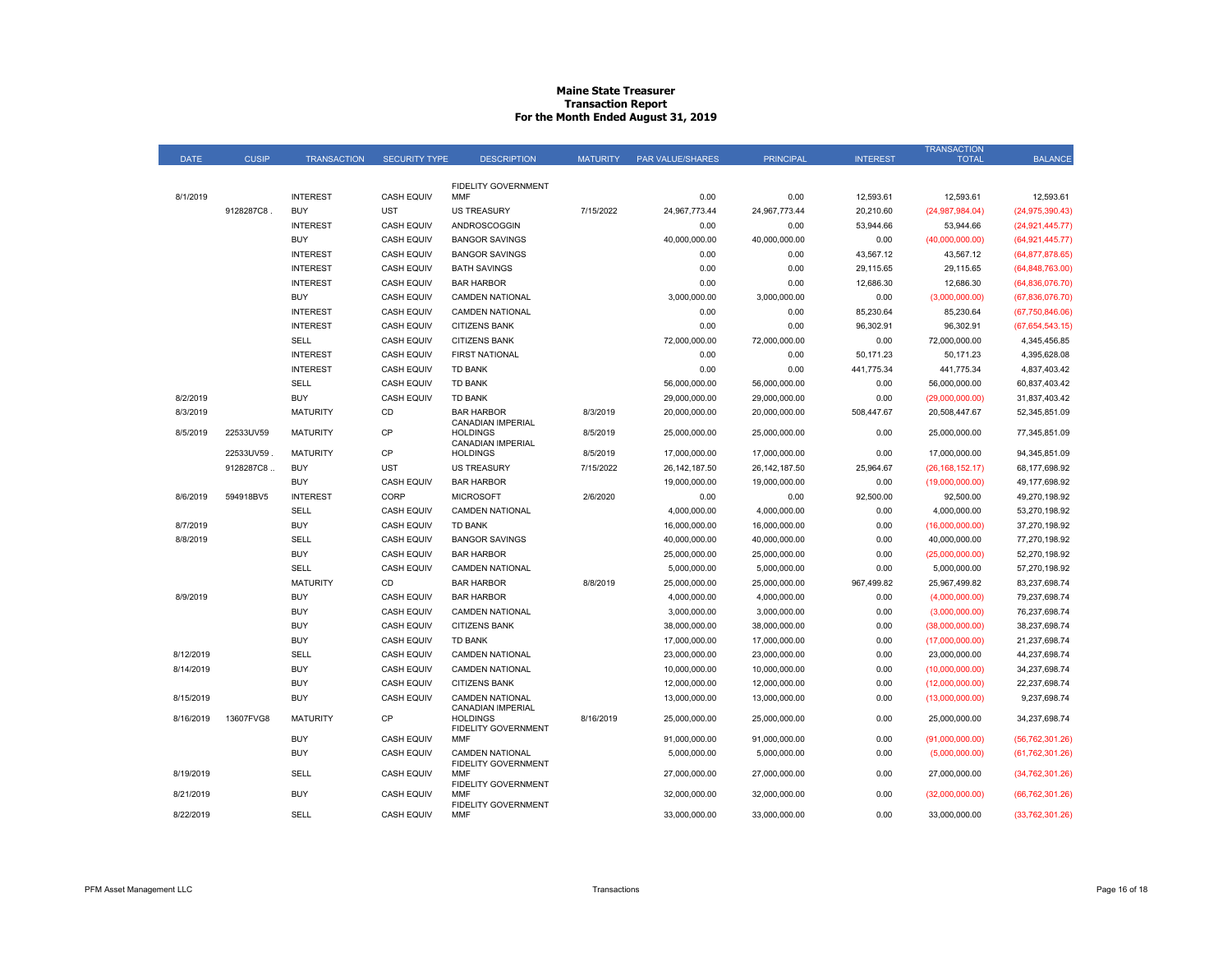#### **Maine State Treasurer Transaction Report For the Month Ended August 31, 2019**

|             |              |                    |                      |                                           |                 |                         |                  |                 | <b>TRANSACTION</b> |                   |
|-------------|--------------|--------------------|----------------------|-------------------------------------------|-----------------|-------------------------|------------------|-----------------|--------------------|-------------------|
| <b>DATE</b> | <b>CUSIP</b> | <b>TRANSACTION</b> | <b>SECURITY TYPE</b> | <b>DESCRIPTION</b>                        | <b>MATURITY</b> | <b>PAR VALUE/SHARES</b> | <b>PRINCIPAL</b> | <b>INTEREST</b> | <b>TOTAL</b>       | <b>BALANCE</b>    |
|             |              |                    |                      |                                           |                 |                         |                  |                 |                    |                   |
| 8/23/2019   | 3130AGGK5    | <b>MATURITY</b>    | <b>INSTR</b>         | <b>FHLB</b>                               | 8/23/2019       | 5,000,000.00            | 5,000,000.00     | 33,125.00       | 5,033,125.00       | (28, 729, 176.26) |
|             | 3130AGGK5    | <b>MATURITY</b>    | <b>INSTR</b>         | <b>FHLB</b><br>FIDELITY GOVERNMENT        | 8/23/2019       | 50,000,000.00           | 50,000,000.00    | 331,250.00      | 50,331,250.00      | 21,602,073.74     |
|             |              | <b>BUY</b>         | <b>CASH EQUIV</b>    | <b>MMF</b>                                |                 | 51,000,000.00           | 51,000,000.00    | 0.00            | (51,000,000.00)    | (29, 397, 926.26) |
|             | 9128287C8    | <b>BUY</b>         | <b>UST</b>           | <b>US TREASURY</b>                        | 7/15/2022       | 35,211,914.06           | 35.211.914.06    | 64,911.68       | (35, 276, 825.74)  | (64, 674, 752.00) |
| 8/26/2019   | 3130AGXV2    | <b>BUY</b>         | <b>INSTR</b>         | <b>FHLB</b><br><b>FIDELITY GOVERNMENT</b> | 8/26/2021       | 35,000,000.00           | 35,000,000.00    | 0.00            | (35,000,000.00)    | (99,674,752.00)   |
|             |              | SELL               | <b>CASH EQUIV</b>    | <b>MMF</b>                                |                 | 114,000,000.00          | 114,000,000.00   | 0.00            | 114,000,000.00     | 14,325,248.00     |
|             |              | SELL               | <b>CASH EQUIV</b>    | <b>CAMDEN NATIONAL</b>                    |                 | 22,000,000.00           | 22,000,000.00    | 0.00            | 22,000,000.00      | 36,325,248.00     |
| 8/27/2019   |              | SELL               | <b>CASH EQUIV</b>    | <b>BAR HARBOR</b>                         |                 | 17,000,000.00           | 17,000,000.00    | 0.00            | 17,000,000.00      | 53,325,248.00     |
|             |              | SELL               | <b>CASH EQUIV</b>    | <b>CAMDEN NATIONAL</b>                    |                 | 16,000,000.00           | 16,000,000.00    | 0.00            | 16,000,000.00      | 69,325,248.00     |
|             |              | <b>SELL</b>        | <b>CASH EQUIV</b>    | <b>CITIZENS BANK</b>                      |                 | 11,000,000.00           | 11,000,000.00    | 0.00            | 11,000,000.00      | 80,325,248.00     |
| 8/28/2019   | 3135G0P49    | <b>MATURITY</b>    | <b>INSTR</b>         | <b>FNMA</b>                               | 8/28/2019       | 15,000,000.00           | 15,000,000.00    | 75,000.00       | 15,075,000.00      | 95,400,248.00     |
|             | 3135G0P49    | <b>MATURITY</b>    | <b>INSTR</b>         | <b>FNMA</b>                               | 8/28/2019       | 15,000,000.00           | 15,000,000.00    | 75,000.00       | 15,075,000.00      | 110,475,248.00    |
|             | 9128282F6    | <b>BUY</b>         | <b>UST</b>           | <b>US TREASURY</b>                        | 8/31/2021       | 29,764,453.13           | 29.764.453.13    | 165,998.64      | (29,930,451.77)    | 80,544,796.23     |
|             |              | <b>BUY</b>         | <b>CASH EQUIV</b>    | <b>CAMDEN NATIONAL</b>                    |                 | 8,000,000.00            | 8,000,000.00     | 0.00            | (8,000,000.00)     | 72,544,796.23     |
| 8/29/2019   |              | SELL               | <b>CASH EQUIV</b>    | <b>BAR HARBOR</b>                         |                 | 13,000,000.00           | 13,000,000.00    | 0.00            | 13,000,000.00      | 85,544,796.23     |
|             |              | <b>SELL</b>        | <b>CASH EQUIV</b>    | <b>CAMDEN NATIONAL</b>                    |                 | 21,000,000.00           | 21,000,000.00    | 0.00            | 21,000,000.00      | 106,544,796.23    |
|             |              | SELL               | <b>CASH EQUIV</b>    | <b>CITIZENS BANK</b>                      |                 | 22,000,000.00           | 22,000,000.00    | 0.00            | 22,000,000.00      | 128,544,796.23    |
| 8/30/2019   |              | <b>BUY</b>         | <b>CASH EQUIV</b>    | <b>BAR HARBOR</b>                         |                 | 9,000,000.00            | 9,000,000.00     | 0.00            | (9,000,000.00)     | 119,544,796.23    |
|             |              | <b>BUY</b>         | <b>CASH EQUIV</b>    | <b>CAMDEN NATIONAL</b>                    |                 | 9,000,000.00            | 9.000.000.00     | 0.00            | (9,000,000.00)     | 110,544,796.23    |
|             |              | <b>BUY</b>         | <b>CASH EQUIV</b>    | <b>CITIZENS BANK</b>                      |                 | 16,000,000.00           | 16,000,000.00    | 0.00            | (16,000,000.00)    | 94,544,796.23     |
| 8/31/2019   | 9128282F6    | <b>INTEREST</b>    | <b>UST</b>           | <b>US TREASURY</b>                        | 8/31/2021       | 0.00                    | 0.00             | 168,750.00      | 168,750.00         | 94,713,546.23     |
|             | 912828D80    | <b>MATURITY</b>    | <b>UST</b>           | <b>US TREASURY</b>                        | 8/31/2019       | 15,000,000.00           | 15,000,000.00    | 121.875.00      | 15,121,875.00      | 109,835,421.23    |
|             | 912828D80    | <b>MATURITY</b>    | <b>UST</b>           | <b>US TREASURY</b>                        | 8/31/2019       | 25,000,000.00           | 25,000,000.00    | 203,125.00      | 25,203,125.00      | 135,038,546.23    |
|             |              | <b>INTEREST</b>    | <b>CASH EQUIV</b>    | <b>MISC INCOME</b>                        |                 | 0.00                    | 0.00             | 3.14            | 3.14               | 135,038,549.37    |
|             |              |                    |                      |                                           |                 |                         |                  |                 |                    |                   |

## **Net Contributions**

**Net Withdrawals**

**135,038,549.37**

**-**

PFM Asset Management LLC **Example 2008** Page 17 of 18